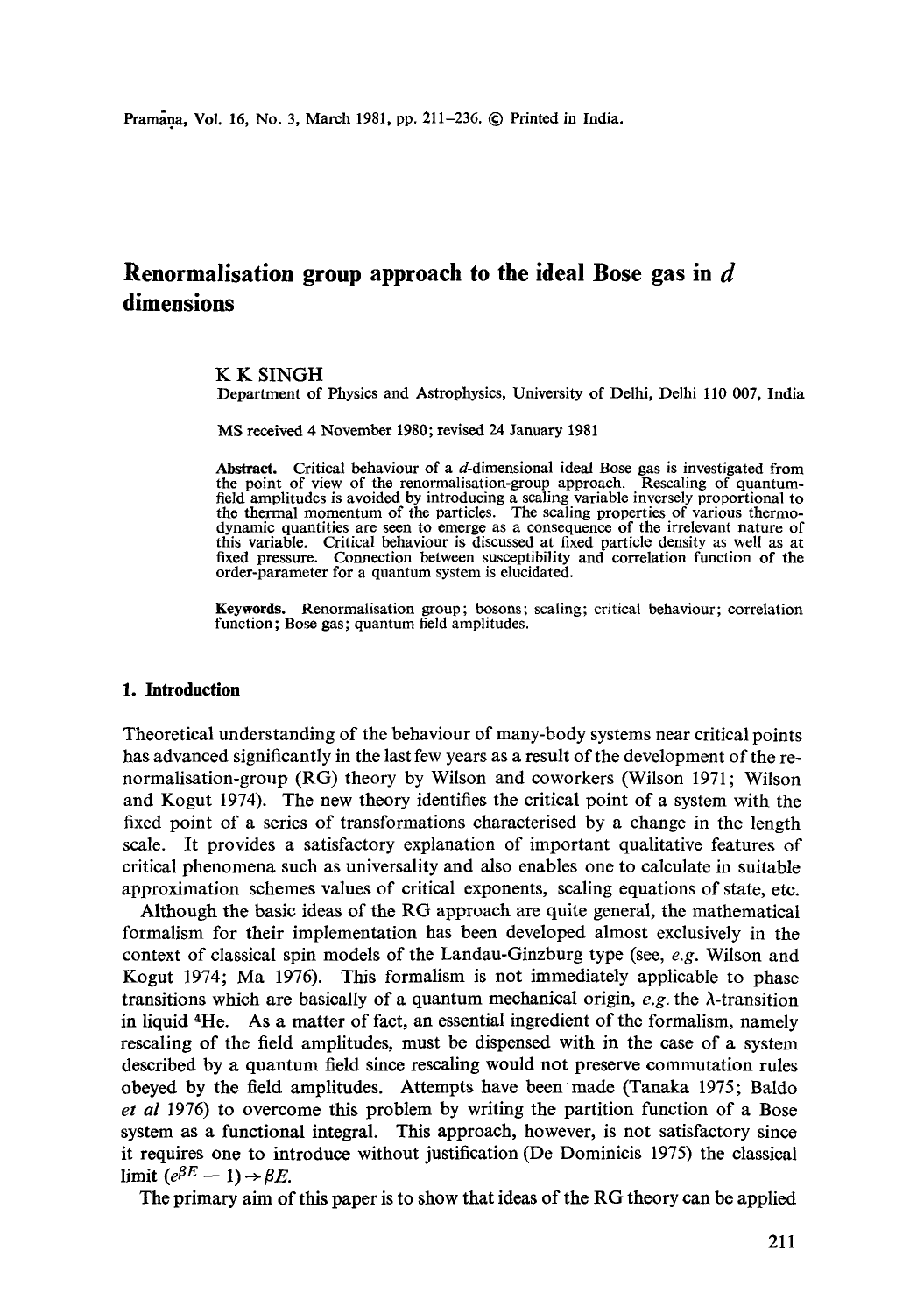to quantum systems without requiring rescaling of field amplitudes. To this end we consider the simplest example of a phase transition of a quantum mechanical origin, *viz.* the Bose-Einstein transition in a d-dimensional gas of ideal bosons, and work out its critical behaviour. The method can be applied to an assembly of interacting bosons also (Singh 1975). The case of the ideal gas, however, is of special interest on account of the fact that calculations can be carried through without making assumptions or approximations which are unavoidable but difficult to justify when one considers the case of interacting particles. It may be pointed out that rescaling of amplitudes is not essential even for a classical field, the method of this paper being equally applicable to that case also.

In the following sections the construction of the RG transformation for an ideal Bose gas and its consequences as regards critical behaviour are presented in detail. It is hoped that the relatively simple nature of the calculations will enable readers not directly interested in quantum many-body theory to get a feeling of the essential ideas and methodology of the RG theory when applied to a system described in terms of a quantum-mechanical hamiltonian. The contents of the various sections are as follows: § 2 explains how RG transformations may be performed on the hamiltonian of an ideal Bose gas. A symmetry-breaking term is included in the hamiltonian to bring the theory at par with that of a ferromagnet. Scaling of the thermodynamic potential is discussed in  $\S$  3. In  $\S$  4 critical behaviour at fixed density is worked out while critical behaviour at fixed pressure is dealt with in  $\S$  5. Scaling of the correlation function of the order parameter and its connection with susceptibility forms the content of  $\S$  6.

# **2. RG transformation for non-interacting bosons**

We consider a system of non-interacting, spinless bosons, each of mass *m/2,* contained in a d-dimensional box of volume  $V=L^d$ . Using periodic boundary conditions, the hamiltonian of the system (in units such that  $\hbar=1$ ) may be written as

$$
H = \sum_{k} \frac{k^2}{m} a_k^{\dagger} a_k,
$$
 (1)

where  $a_k$  denotes the annihilation operator for the single-particle state of momentum  $k$ . The summation in (1) extends over the momentum space defined by

$$
k = \frac{2\pi}{L}(n_1, n_2, ..., n_d),
$$
 (2)

where the  $n$ 's are integers.

Bogolubov (1960) has pointed out that a convenient way to discuss the statistical mechanics of systems capable of possessing a condensed mode, is to supplement the hamiltonian by a suitable symmetry-breaking term. For the Bose system the symmetry to be broken is the gauge symmetry and the term to be added to  $H$  is

$$
h_s = -\frac{\nu}{2} \int dV \left[ \psi \left( r \right) + \psi^\dagger \left( r \right) \right], \tag{3}
$$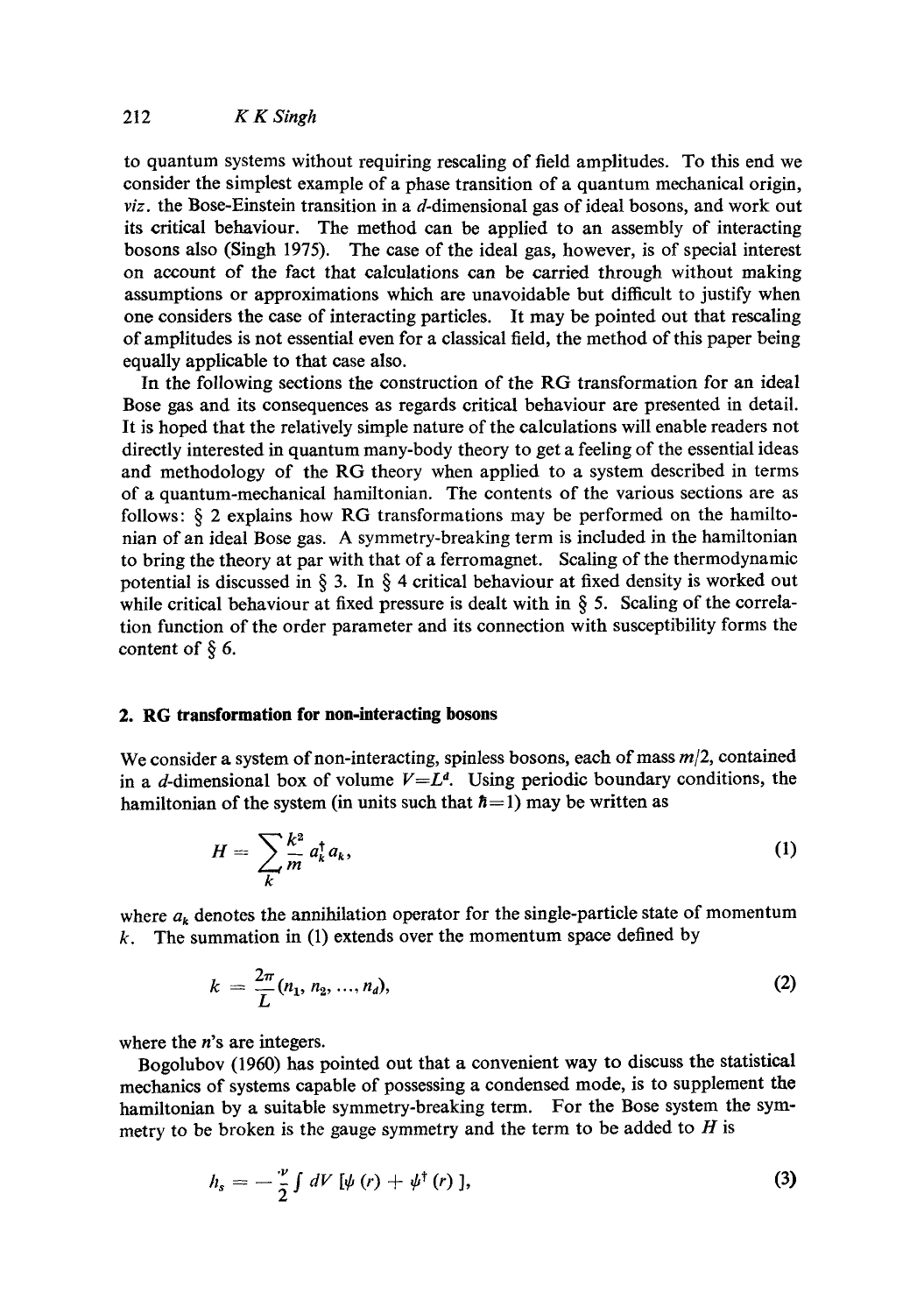where  $\nu$  denotes a positive c-number and

$$
\psi(r) = \sum_{k} \frac{a_k}{\sqrt{V}} \exp(ik \cdot r), \tag{4}
$$

denotes the bosons field operator. In view of the periodic boundary conditions, (3) can be rewritten as

$$
h_s = -\frac{\nu}{2} \left( \frac{a_0}{\sqrt{V}} + \frac{a_0^{\dagger}}{\sqrt{V}} \right) V. \tag{5}
$$

In analogy with the case of a ferromagnet, the real part of  $\psi(r)$  is called the orderparameter for the Bose system and  $\nu$  is referred to as the field conjugate to the orderparameter. Although the physically interesting case corresponds to letting  $\nu \rightarrow 0$ at the end of the calculation, we shall allow  $\nu$  to stay finite since this offers the advantage of discussing the critical behaviour of the system in close analogy with that of a ferromagnet in an external magnetic field.

The grand partition function for the system can be written as

$$
Z = \text{Tr} \exp\left(-H_0\right),\tag{6}
$$

where the dimensionless hamiltonian  $H_0$  is given by

$$
H_0 = \sum_{k} s(k^2 p_c^{-2} + r) a_k^{\dagger} a_k + H_s,
$$
 (7)

$$
H_s = -\frac{h}{2} \left( \frac{a_0}{\sqrt{V}} + \frac{a_0^{\dagger}}{\sqrt{V}} \right) V, \tag{8}
$$

$$
s = \beta p_c^2 / m, \ \ r = -m\mu p_c^{-2}, \ \ h = \beta \nu. \tag{9}
$$

In the above equations,  $\mu$  denotes the chemical potential and  $\beta$  the inverse of the product of the absolute temperature T and the Boltzmann constant  $k_B$ . We have introduced an arbitrary momentum  $p_c$  which, in what follows, will play the role of an upper cut-off in defining the RG transformation. Note that the reduced hamiltonian (7) is independent of  $p_c$ .

The thermodynamic potential per unit volume  $(\Omega)$  is given by

$$
\Omega = (\beta V)^{-1} \ln Z. \tag{10}
$$

The thermodynamic average  $M$  of the real part of the order-parameter is

$$
M = \frac{1}{2} \left\langle \frac{a_0}{\sqrt{V}} + \frac{a_0^{\dagger}}{\sqrt{V}} \right\rangle = -\frac{\partial}{\partial h} (\beta \Omega). \tag{11}
$$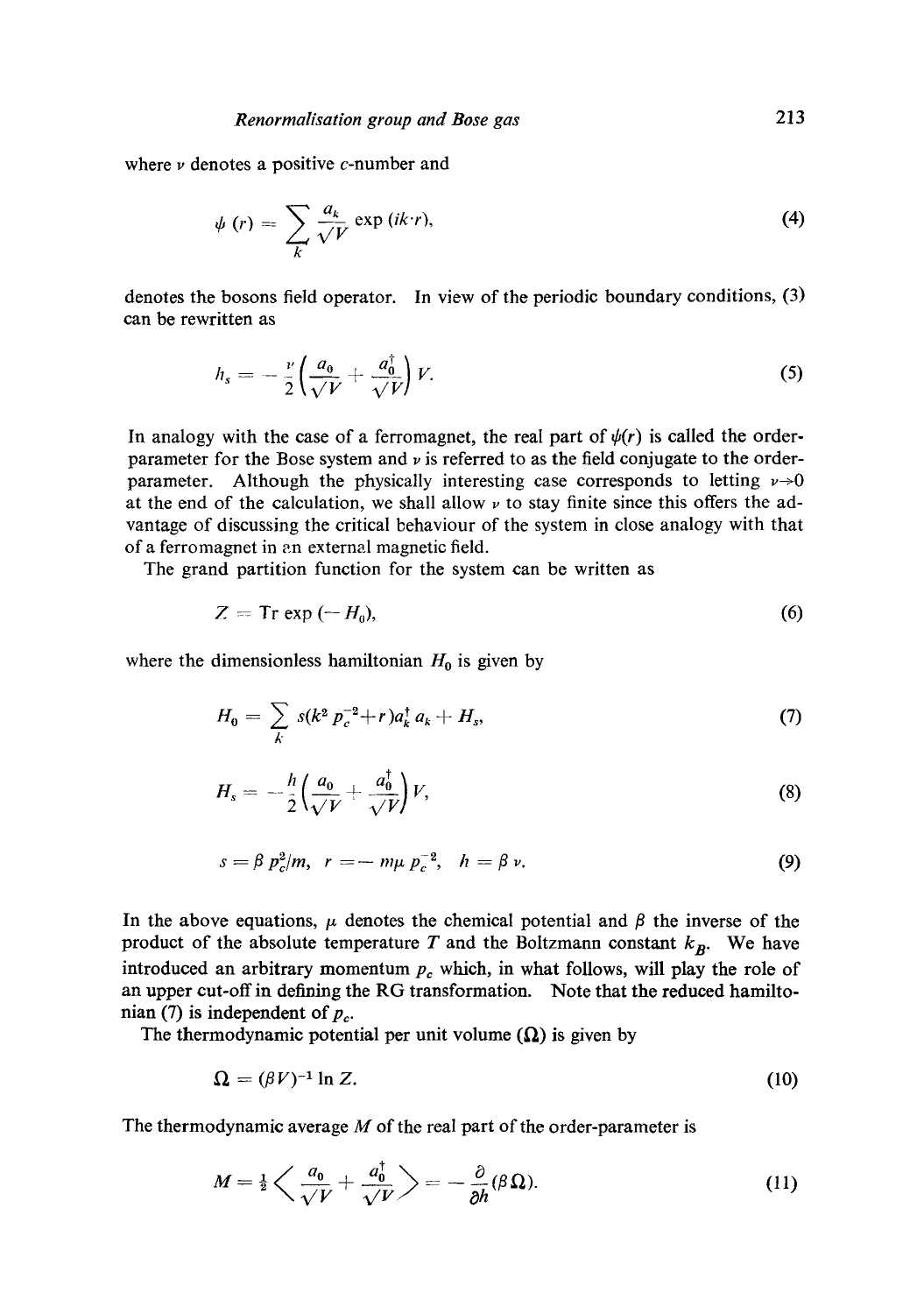### 214 *K K Singh*

The basic aim of the RG method is to eliminate short wavelength modes by performing a partial trace on the density matrix. For a Bose system, this purpose can be achieved by dividing the set of occupation number operators  $\{a_k^{\dagger}, a_k\}$  into two subsets. Let  $S_1$  denote the subset of occupation number operators having  $|k| > p_c$  and  $S_2$  the subset of occupation number operators having  $|k| < p_c$  where  $p_c$  denotes an arbitrary momentum. Let  $h_1$  denote the space spanned by simultaneous eigenvectors of the subset  $S_1$  and  $h_2$  the space spanned by simultaneous eigenvectors of the subset  $S_2$ . The Hilbert space of the system is then given by the product  $h_1 \otimes h_2$  and the grand partition function can be written in the form

$$
Z = \text{Tr} \text{ Tr} \exp(-H_0), \n(h_2) \quad (h_1) \n= C(r, s, V; p_c, \infty) \text{ Tr} \exp(-H_0(r, s, h; |k| < p_c), \n(h_2) \tag{12}
$$

where 
$$
C(r, s, V; p_c, \infty) = \text{Tr} \exp \left[ -s \sum_{\{k\} > p_c} (k^2 p_c^{-2} + r) a_k^{\dagger} a_k \right],
$$
 (13)

$$
H_0(r, s, h; |k| < p_c) = \sum_{|k| < p_c} s(k^2 p_c^{-2} + r) a_k^{\dagger} a_k + H_s,
$$
 (14)

The introduction of a cut-off momentum  $p_c$ , which may be assumed as large as we like, is an essential step in defining the RG transformation. Note that unlike the spins on a lattice where the wave-vectors are confined within a Brillouin zone, there is no natural momentum cut-off for a system of bosons.

The space  $h_2$  on which  $H_0(|k| < p_c)$  operates may again be factorised by dividing the occupation numbers belonging to  $S_2$  into two subsets in the following manner: Let  $\zeta$  denote a number large compared to unity. The two subsets of  $S_2$  are then: (i) the set of occupation numbers corresponding to  $k$ 's lying in the interval  $p_c \zeta^{-1}$  <  $|k|$  <  $p_c$ , and (ii) the set of occupation numbers corresponding to k's lying in the interval  $0 \leqslant |k| < p_c \zeta^{-1}$ . It is convenient to denote by q's vectors having magnitudes in the interval (0,  $p_c \zeta^{-1}$ ) and by p's vectors having magnitudes in the interval ( $p_c \zeta^{-1}$ ,  $p_c$ ). The space  $h_2$  can be factorised as

$$
h_2 = h(q) \otimes h(p),\tag{15}
$$

where  $h(q)$  denotes the subspace spanned by simultaneous eigenvectors of all  $\{a_q^{\dagger} a_q\}$ and  $h(p)$  the space spanned by simultaneous eigenvectors of all  $\{a_p^{\dagger}, a_p\}$ . We may now write (12) in the form

$$
Z = C Z_0 (r, s, V; p_c, \zeta^{-1} p_c) Z_1,
$$
 (16)

$$
Z_0 = \text{Tr} \, \exp \big[ - \sum_p \, s(p^2 \, p_c^{-2} + r) \, a_p^{\dagger} \, a_p \big], \tag{17}
$$

$$
Z_1 = \underset{\{h(q)\}}{\text{Tr}} \exp\left(-H_1\right),\tag{18}
$$

$$
H_1 = \sum_{q} s (q^2 p_c^{-2} + r) a_q^{\dagger} a_q + H_s. \tag{19}
$$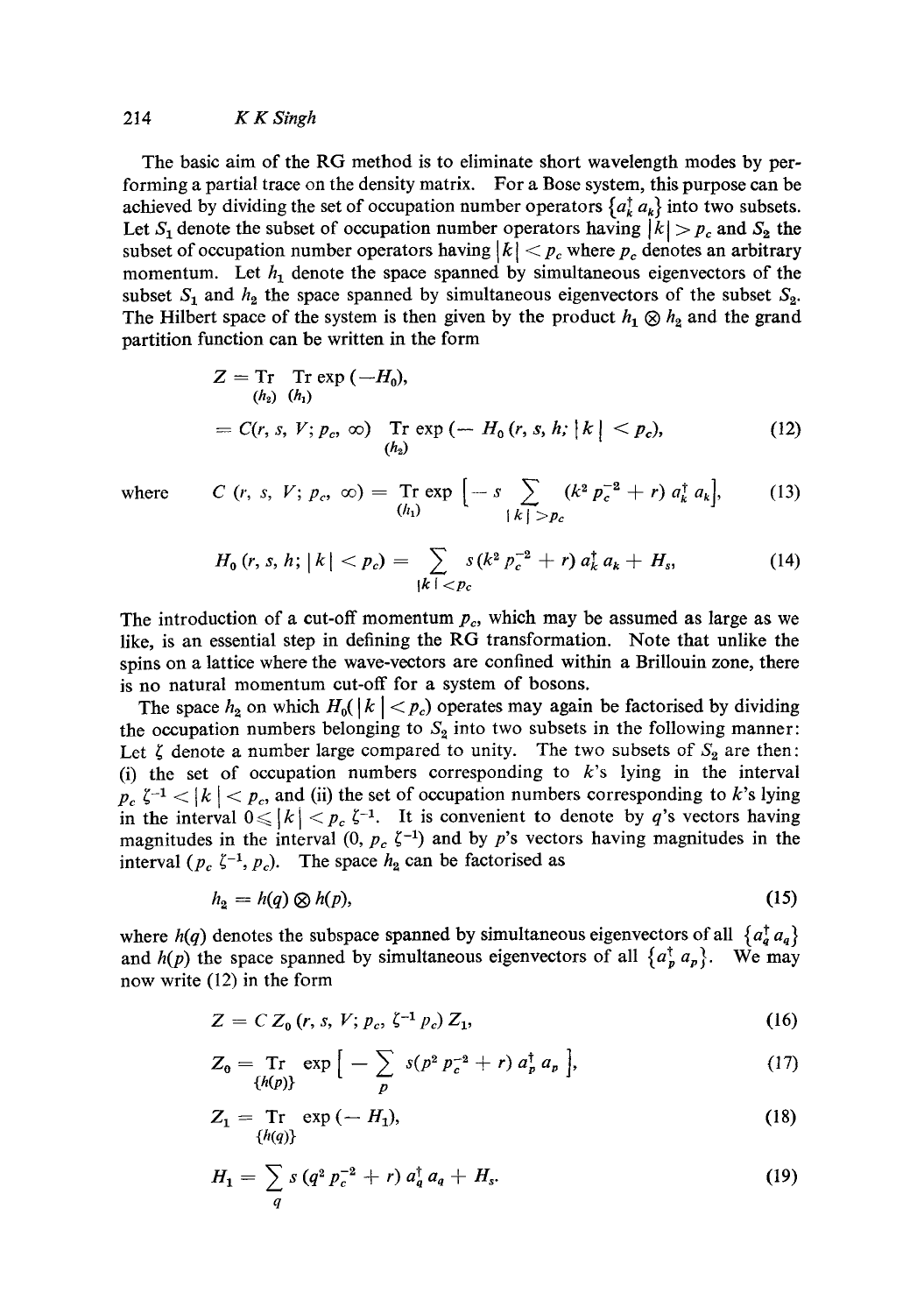We now try to bring the 'low momentum' hamiltonian  $H_1$  into the same form as  $H_0$  given by (14) by restoring the range of momenta in (19) to the interval  $(0, p_c)$ . For this purpose we rescale the wave-vectors  $q$  according to

$$
k_1 = \zeta q, \tag{20}
$$

and the volume  $V$  according to

$$
V_1 = \zeta^{-d} V. \tag{21}
$$

The hamiltonian  $H_1$  can then be written as

$$
H_1 = s \sum_{|k_1| < p_c} (k_1^2 p_c^{-2} + r_1) \zeta^{-2} b_{k_1}^\dagger b_{k_1} - \frac{h_1}{2} V_1^{1/2} (b_0 + b_0^\dagger), \tag{22}
$$

where  $r_1 = \zeta^2 r$ , (23)

$$
(\mathcal{L}_1,\mathcal{L}_2,\mathcal{L}_3,\mathcal{L}_4,\mathcal{L}_5,\mathcal{L}_6,\mathcal{L}_7,\mathcal{L}_8,\mathcal{L}_9,\mathcal{L}_9,\mathcal{L}_9,\mathcal{L}_9,\mathcal{L}_9,\mathcal{L}_9,\mathcal{L}_9,\mathcal{L}_9,\mathcal{L}_9,\mathcal{L}_9,\mathcal{L}_9,\mathcal{L}_9,\mathcal{L}_9,\mathcal{L}_9,\mathcal{L}_9,\mathcal{L}_9,\mathcal{L}_9,\mathcal{L}_9,\mathcal{L}_9,\mathcal{L}_9,\mathcal{L}_9,\mathcal{L}_9,\mathcal{L}_9,\mathcal{L}_9,\mathcal{L}_9,\mathcal{L}_9,\mathcal{L}_9,\mathcal{L}_9,\mathcal{L}_9,\mathcal{L}_9,\mathcal{L}_9,\mathcal{L}_9,\mathcal{L}_9,\mathcal{L}_9,\mathcal{L}_9,\mathcal{L}_9,\mathcal{L}_9,\mathcal{L}_9,\mathcal{L}_9,\mathcal{L}_9,\mathcal{L}_9,\mathcal{L}_9,\mathcal{L}_9,\mathcal{L}_9,\mathcal{L}_9,\mathcal{L}_9,\mathcal{L}_9,\mathcal{L}_9,\mathcal{L}_9,\mathcal{L}_9,\mathcal{L}_9,\mathcal{L}_9,\mathcal{L}_9,\mathcal{L}_9,\mathcal{L}_9,\mathcal{L}_9,\mathcal{L}_9,\mathcal{L}_9,\mathcal{L}_9,\mathcal{L}_9,\mathcal{L}_9,\mathcal{L}_9,\mathcal{L}_9,\mathcal{L}_9,\mathcal{L}_9,\mathcal{L}_9,\mathcal{L}_9,\mathcal{L}_9,\mathcal{L}_9,\mathcal{L}_9,\mathcal{L}_9,\mathcal{L}_9,\mathcal{L}_9,\mathcal{L}_9,\mathcal{L}_9,\mathcal{L}_9,\mathcal{L}_9,\mathcal{L}_9,\mathcal{L}_9,\mathcal{L}_9,\mathcal{L}_9,\mathcal{L}_9,\mathcal{L}_9,\mathcal{L}_9,\mathcal{L}_9,\mathcal{L}_9,\mathcal{L}_9,\mathcal{L}_9,\mathcal{L}_9,\mathcal{L}_9,\mathcal{L}_9,\mathcal{L}_9,\mathcal{L}_9,\mathcal{L}_9,\mathcal{L}_9,\mathcal{L}_9,\mathcal{L}_9,\mathcal{L}_9,\mathcal{L}_9,\mathcal{L}_9,\mathcal
$$

$$
h_1 = \zeta^{d/2} h,\tag{24}
$$

and the operators  $b_k$  are defined by

$$
b_k = a_{k\zeta^{-1}} \tag{25}
$$

They satisfy the same commutation rules as the  $a_k$ 's. It may be pointed out that although the  $k_1$  vectors in (22) lie in the interval  $0 \le |k_1| < p_c$ , in view of (2) and (20), they have components given by

$$
k_1 = \frac{2\pi}{(L/\zeta)} (n_1, n_2, \dots, n_d).
$$
 (26)

The  $k_1$ 's in other words, are wave-vectors corresponding to periodic boundary conditions on a box of volume  $V_1$  given by (21). The density of states in the  $k_1$ space accordingly is

$$
V_1 \, d^d \, k_1/(2\pi)^d. \tag{27}
$$

In the theory of classical spin fields, the factor  $\zeta^{-2}$  occurring in the first term in (22) is absorbed trivially by rescaling the field amplitudes which play the role of random variables in the theory. In the ease of a quantum system this cannot be done without altering the commutation rules. For example, if we try to absorb the factor  $\zeta^{-2}$ by defining new operators

$$
A_k = \zeta^{-1} b_k, \tag{28}
$$

the commutation rules satisfied by the  $A_k$ 's are

$$
[A_k, A_{k'}^\dagger] = \zeta^{-2} \, \delta_{k,k'} \,. \tag{29}
$$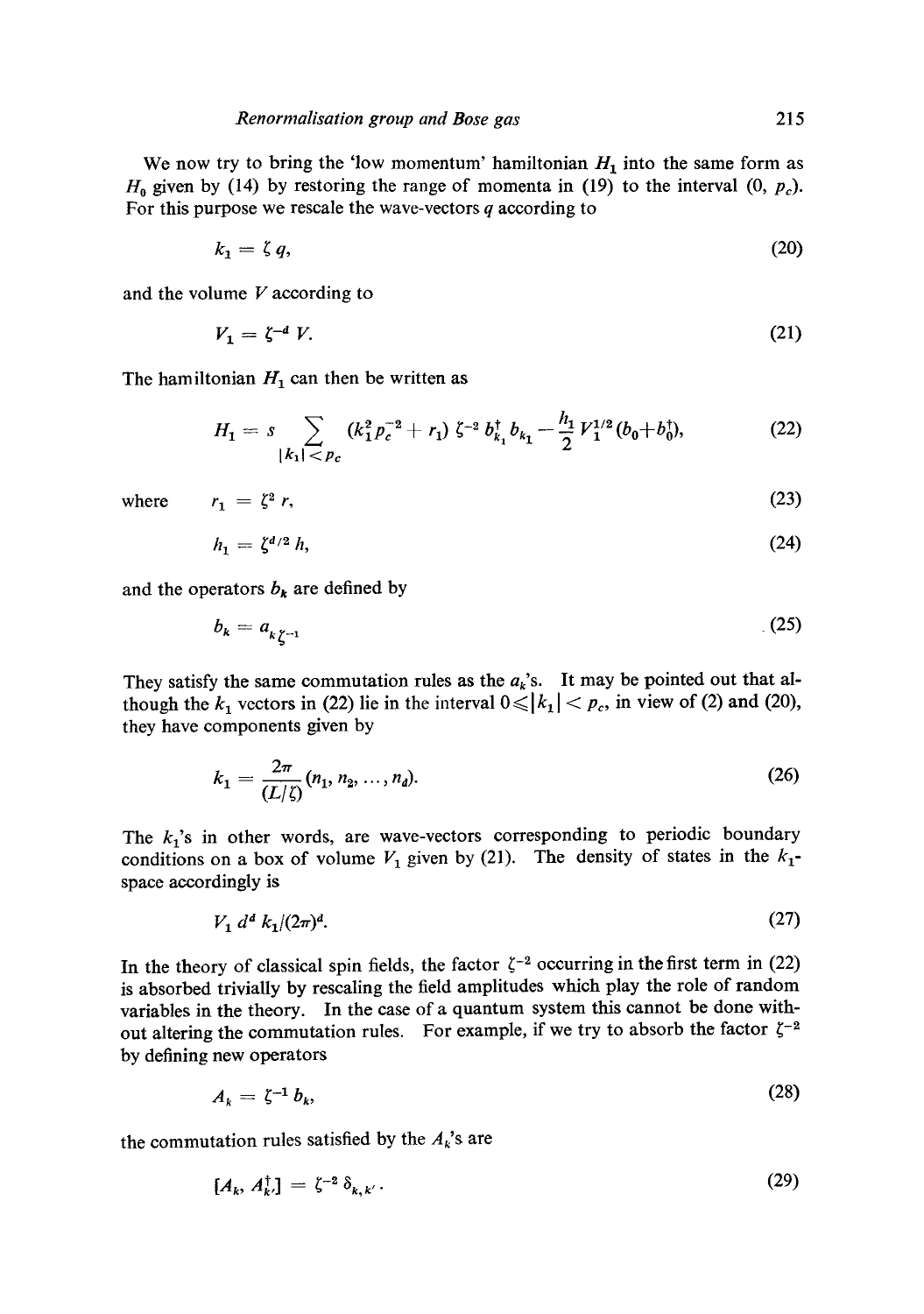The simplest way to avoid this difficulty is not to rescale the quantum amplitudes  $b_k$ . One may rather rescale the parameter  $s$  (or equivalently the mass  $m$  of the particles) according to

$$
s_1 = \zeta^{-2} s. \tag{30}
$$

The hamiltonian  $H_1$  then takes the form

$$
H_1(r_1, s_1, h_1; V_1) = s_1 \sum_{\substack{|k_1| < p_c}} (k_1^2 p_c^{-2} + r_1) b_{k_1}^{\dagger} b_{k_1} - \frac{1}{2} h_1 V_1^{1/2} (b_0 + b_0^{\dagger}) \tag{31}
$$

while  $Z_1$  can be written as

$$
Z_1 = \underset{h(k_1)}{\text{Tr}} \exp\left[-H_1(r_1, s_1, h_1; V_1)\right],\tag{32}
$$

where  $h(k_1)$  denotes the space spanned by simultaneous eigenvectors of all the operators  $\{b_{k1}^{\dagger} b_{k1}\}$ . It is identical with the space *h* (q).

The process of obtaining  $H_1$  ( $r_1$ ,  $s_1$ ,  $h_1$ ;  $V_1$ ) from  $H_0$  ( $r$ ,  $s$ ,  $h$ ;  $V$ ) is an example of the RG transformation. Equations (23), (24) and (30) connecting the parameters  $(r_1, s_1, h_1)$  with  $(r, s, h)$  are called recursion relations.

The hamiltonian  $H_1$   $(r_1, s_1, h_1; V_1)$  being of the same form as  $H_0$   $(r, s, h; V)$ , we can repeat the process by which  $H_1$  was obtained from  $H_0$ . After *I* renormalisation group transformations, we get

$$
Z = C A1 exp [-H1(ri, si, hi; Vi)],
$$
\n(33)

$$
A_{l} = Z_{0} \left(s, r, V; \frac{p_{c}}{\zeta}, p_{c}\right) \prod_{m=1}^{l-1} Z_{0} \left(r_{m}, s_{m}, V_{m}; \frac{p_{c}}{\zeta}, p_{c}\right), \tag{34}
$$

$$
H_{l} = s_{l} \sum_{\vert k \vert < p_{c}} (k^{2} p_{c}^{-2} + r_{l}) b_{k}^{\dagger} b_{k} - \frac{1}{2} h_{l} V_{l}^{1/2} (b_{0} + b_{0}^{\dagger}). \hspace{1cm} (35)
$$

The parameters  $(r_1, s_1, h_1, V_1)$  are related to  $(r_{l-1}, s_{l-1}, h_{l-1}, V_{l-1})$  by

$$
r_l = \zeta^2 \, r_{l-1},\tag{36}
$$

$$
h_l = \zeta^{d/2} h_{l-1}, \tag{37}
$$

$$
s_l = \zeta^{-2} s_{l-1}, \tag{38}
$$

$$
V_l = \zeta^{-d} V_{l-1}.\tag{39}
$$

*Each factor*  $Z_0$  ( $r_m$ ,  $s_m$ ,  $V_m$ ) in (34) is defined according to (17) with the provision that the  $p$  vectors entering into the right-hand side of (17) be those appropriate to a box of volume  $(L/\zeta^m)^d$ .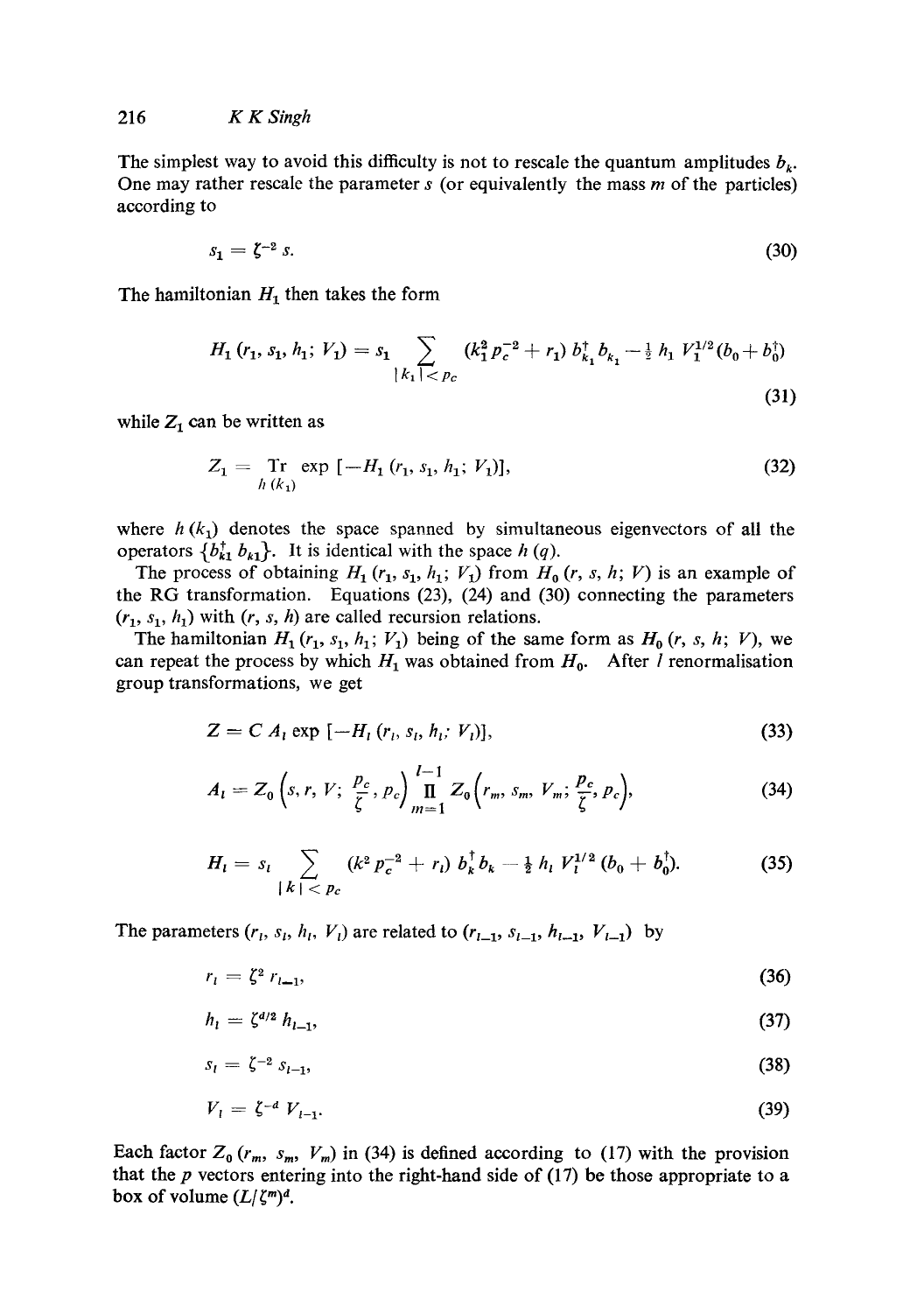In the terminology of relevant and irrelevant variables (Wegner 1972),  $(r, h)$  are relevant variables while s is an irrelevant variable. Equation (39) shows that  $V$ , if finite, is also an irrelevant variable. However, as true critical behaviour is exhibited by a system in the thermodynamic limit  $V \rightarrow \infty$  only, we can take  $V_i$  itself as approaching infinity.

In the limit  $V \rightarrow \infty$  the transformation (36)-(38) has a fixed point (r<sup>\*</sup>, h<sup>\*</sup>, s<sup>\*</sup>) given by

$$
r^* = 0, \; h^* = 0, \; s^* = 0. \tag{40}
$$

It is also clear that this fixed point is reached only if

$$
r \to 0, \; h \to 0. \tag{41}
$$

The RG theory identifies the fixed point with a critical point of the system. Keeping in view the definition of  $r$  (equation 9), we conclude that the critical point of the ideal Bose gas corresponds to

$$
\mu \rightarrow 0, \ h \rightarrow 0. \tag{42}
$$

As is well known, these conditions characterise the point of Bose-Einstein transition is an ideal Bose gas. We shall show in  $\S$  4 that at fixed particle density, and at temperatures lower than the temperature  $T_c$  corresponding to (42), the order-parameter M is non-zero.

The parameter s being an irrelevant variable, plays no role in determining the critical point of the system. Its scaling behaviour, however, is of importance in determining the critical behaviour of the system as will become evident in the following section.

#### **3. Scaling of thermodynamic potential**

On using the expression (33) for  $Z$  in (10), we obtain for the thermodynamic potential per unit volume

$$
-\beta \Omega = \frac{1}{V} \ln C + \frac{1}{V} \ln A_l
$$
  
+ 
$$
\frac{\zeta^{-ld}}{V_l} \ln \text{Tr} \exp \left[ -H_l(r_l, h_l, s_l; V_l) \right]
$$
 (43)

The expression (34) for  $A_t$  can be simplified by noting that

$$
Z_0\left(r_m,\ s_m,\ V_m;\frac{p_c}{\zeta},\ p_c\right)=Z_0\left(r_{m-1},\ s_{m-1},\ V_{m-1};\frac{p_c}{\zeta^2},\ \frac{p_c}{\zeta}\right). \hspace{1.5cm} (44)
$$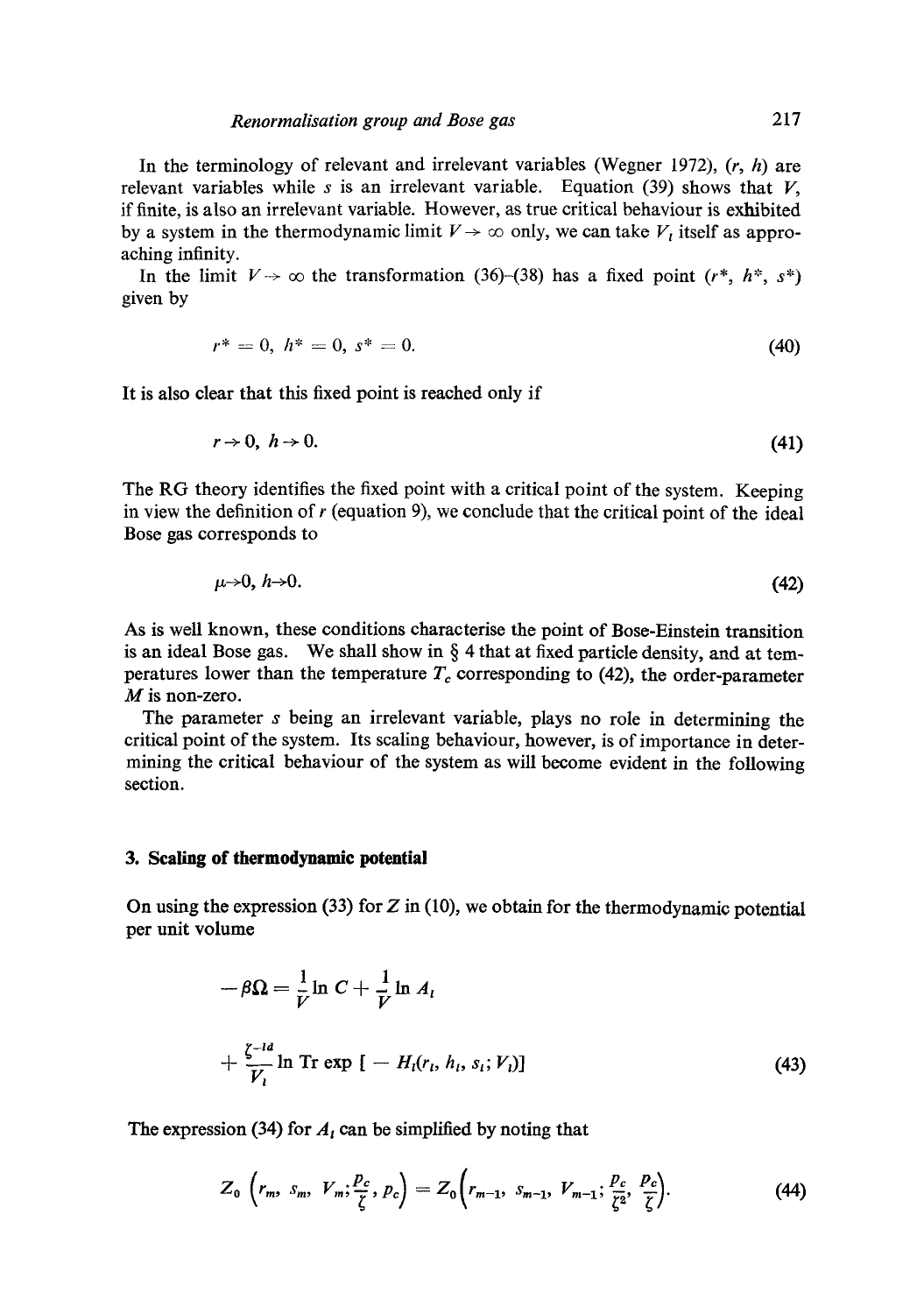*218 K K Singh* 

One gets

$$
A_t = Z_0 \left(r, s, V; \frac{p_c}{\zeta t}, p_c\right). \tag{45}
$$

Equations (36) to (39) and (45) show that the result (43) obtained for the thermodynamic potential by l successive RG transformations, each with a cut-off factor  $\zeta$ , is the same as would be obtained by a single RG transformation with a cut-off factor  $\zeta^i$ . This is an illustration of the semi-group property of the RG transformations.

In what follows, we shall denote  $\zeta^l$  by b, and  $(r_l, h_l, s_l, V_l)$  by  $(r_1, h_1, s_1, V_l)$ . The recursion relations connecting  $(r_1, h_1, s_1, V_1)$  with  $(r, h, s, V)$  are then given by (23), (24), (30) and (21) with  $\zeta$  replaced by b. Equation (43) for  $\Omega$  takes the form

$$
-\beta \Omega = \frac{1}{V} \ln C + \frac{1}{V} \ln Z_0 \left( r, s, V; \frac{p_c}{b}, p_c \right) + \frac{b^{-4}}{V_1} \ln \text{Tr} \exp \left[ -H_1 \left( r_1, s_1, h_1, V_1 \right) \right], \tag{46}
$$

$$
H_1(r_1, s_1, h_1, V_1) = \sum_{|k| < p_c} s_1(k^2 p_c^{-2} + r_1) b_k^\dagger b_k - \frac{1}{2} h_1 V_1^{1/2} \left( b_0 + b_0^\dagger \right). \tag{47}
$$

The symmetry-breaking term in (47) can be got rid off by performing the following canonical transformation:

$$
B_k = b_k, k \neq 0,\tag{48}
$$

$$
B_0 = b_0 + \frac{1}{2} \frac{h_1 V_1^{1/2}}{s_1 r_1}, r_1 \neq 0.
$$
 (49)

The result is

$$
H_1 = s_1 \sum_{|k| < p_c} \left( k^2 \, p_c^{-2} + r_1 \right) B_k^\dagger \, B_k - \frac{1}{4} \frac{h_1^2 \, V_1}{s_1 \, r_1},\tag{50}
$$

Tr 
$$
\exp(-H_1) = \exp\left(\frac{1}{4}\frac{h_1^2 V_1}{s_1 r_1}\right)_{|k| < p_c} \prod_{c=1}^{\infty} [-\exp(-s_1 k^2 p_c^{-2} - s_1 r_1)].
$$
 (51)

Equation (51) is meaningful only if  $r_1$  (and hence r) is non-negative; otherwise Tr exp  $(-H_1)$  is divergent. The  $Z_0$  in (46) is given by an expression similar to the second factor on the right hand side of (51). On taking the limit  $V \to \infty$ , we find

$$
-\beta \Omega = \text{Lt} \quad V^{-1} \ln C -
$$
\n
$$
\int_{p_c b^{-1} < |k| < p_c} \frac{d^d k}{(2\pi)^d} \ln \left[1 - \exp\left(-sk^2 p_c^{-2} - sr\right)\right]
$$
\n
$$
-b^{-d} \int_{0 < |k| < p_c} \frac{d^d k}{(2\pi)^d} \ln \left[1 - \exp\left(-s_1 k^2 p_c^{-2} - s_1 r_1\right)\right]
$$
\n
$$
+ \frac{b^{-d}}{4} \frac{h_1^2}{s_1 r_1}.
$$
\n(52)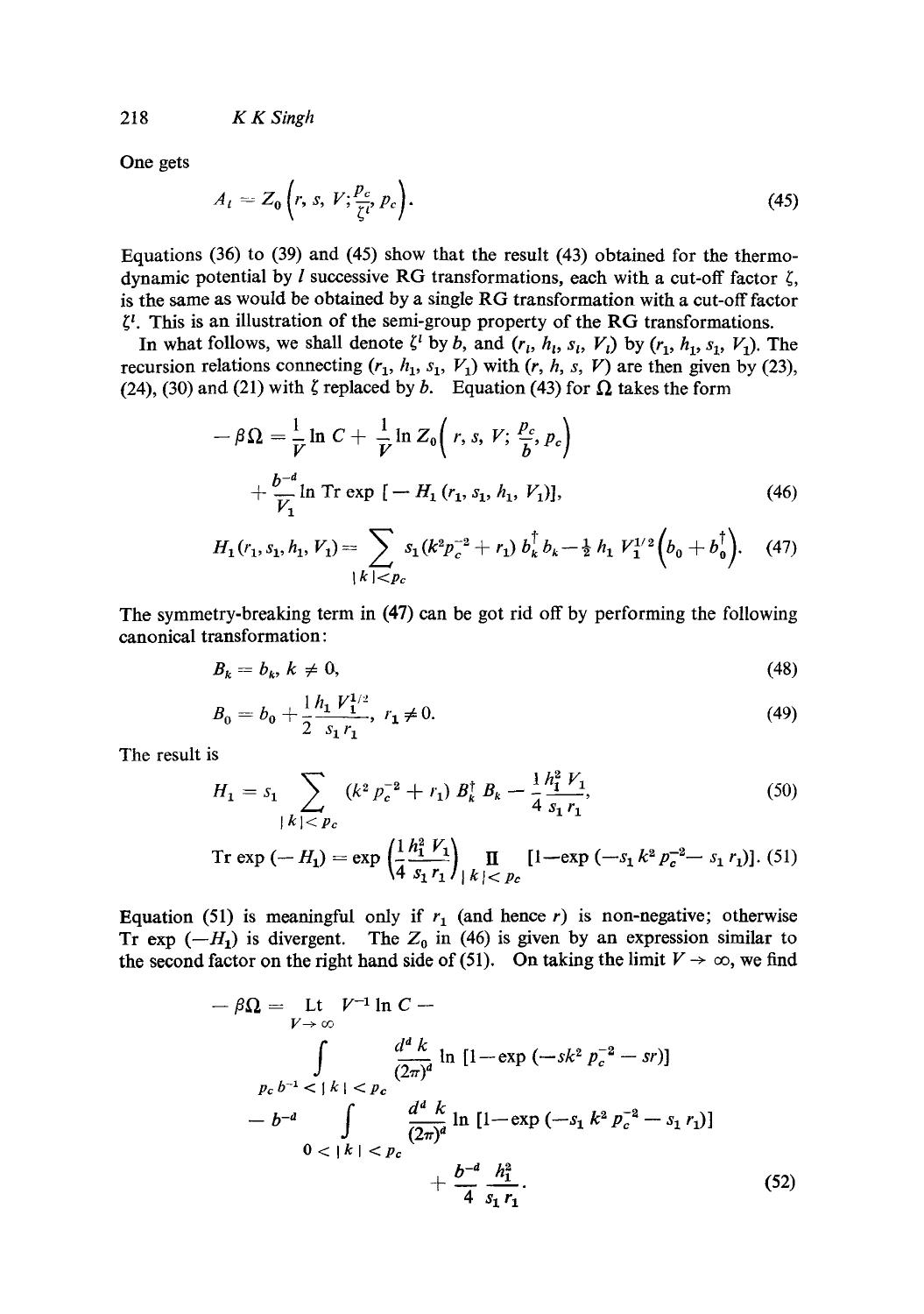It may be pointed out that, unlike the ordinary theory of the Bose gas without a symmetry-breaking term (Munster 1969) replacement of summations by integrations offers no problems in the present case since  $r_1$  cannot be zero so long as the 'external field'  $h_1$  is non-zero (cf. equation (50)).

In d-dimensions

$$
\int \frac{d^d k}{(2\pi)^d} = A_0(d) \int k^{d-1} dk,
$$
\n(53)

$$
A_0(d) = 2^{-d+1} \frac{\pi^{-d/2}}{\Gamma(d/2)}
$$
(54)

Integrating the second and third terms in (52) partially, we get

$$
-\beta \Omega = \text{Lt} \frac{1}{V} \ln C - \frac{A(d)}{2} \ln \left[1 - \exp(-s - sr)\right]
$$
  
+  $sA(d) \int_{b^{-1}}^{1} \frac{q^{d+1} dq}{\left[\exp(sq^{2} + sr) - 1\right]} + \frac{b^{-d}}{4} \frac{h_{1}^{2}}{s_{1}r_{1}}$   
+  $b^{-d} s_{1} A(d) \int_{0}^{1} \frac{q^{d+1} dq}{\left[\exp(s_{1}q^{2} + s_{1}r_{1}) - 1\right]}$  (55)

where 
$$
A(d) = 2 p_c^d A_0(d) / d. \tag{56}
$$

An important simplification which has no counterpart in the theory of a classical spin field, and which, as we shall see, leads to scaling property of the free energy, now occurs on account of the irrelevant nature of the parameter  $s$ . By choosing  $b$ sufficiently large, we can make  $s_1$  as small as we like. The last term in (55) can therefore be simplified to the form

$$
b^{-d} A(d) \int_{0}^{1} \frac{q^{d+1} dq}{q^2+r_1}.
$$
 (57)

We may now write the thermodynamic potential as the sum of two parts:

$$
-\beta \Omega = -\beta \Omega_1 - \beta \Omega_2, \qquad (58)
$$

$$
-\beta \Omega_1 = \text{Lt} \frac{1}{V} \ln C - \frac{A}{2} \ln (1 - \exp(-s - sr_1))
$$
  
+ 
$$
sA \int_{b^{-1}}^{1} \frac{q^{d+1} dq}{\exp(sq^2 + sr) - 1},
$$
 (59)

$$
-\beta\Omega_2 = b^{-d} A \int\limits_0^1 \frac{q^{d+1} dq}{(q^2 + b^2 r)} + \frac{h^2}{4sr}.
$$
 (60)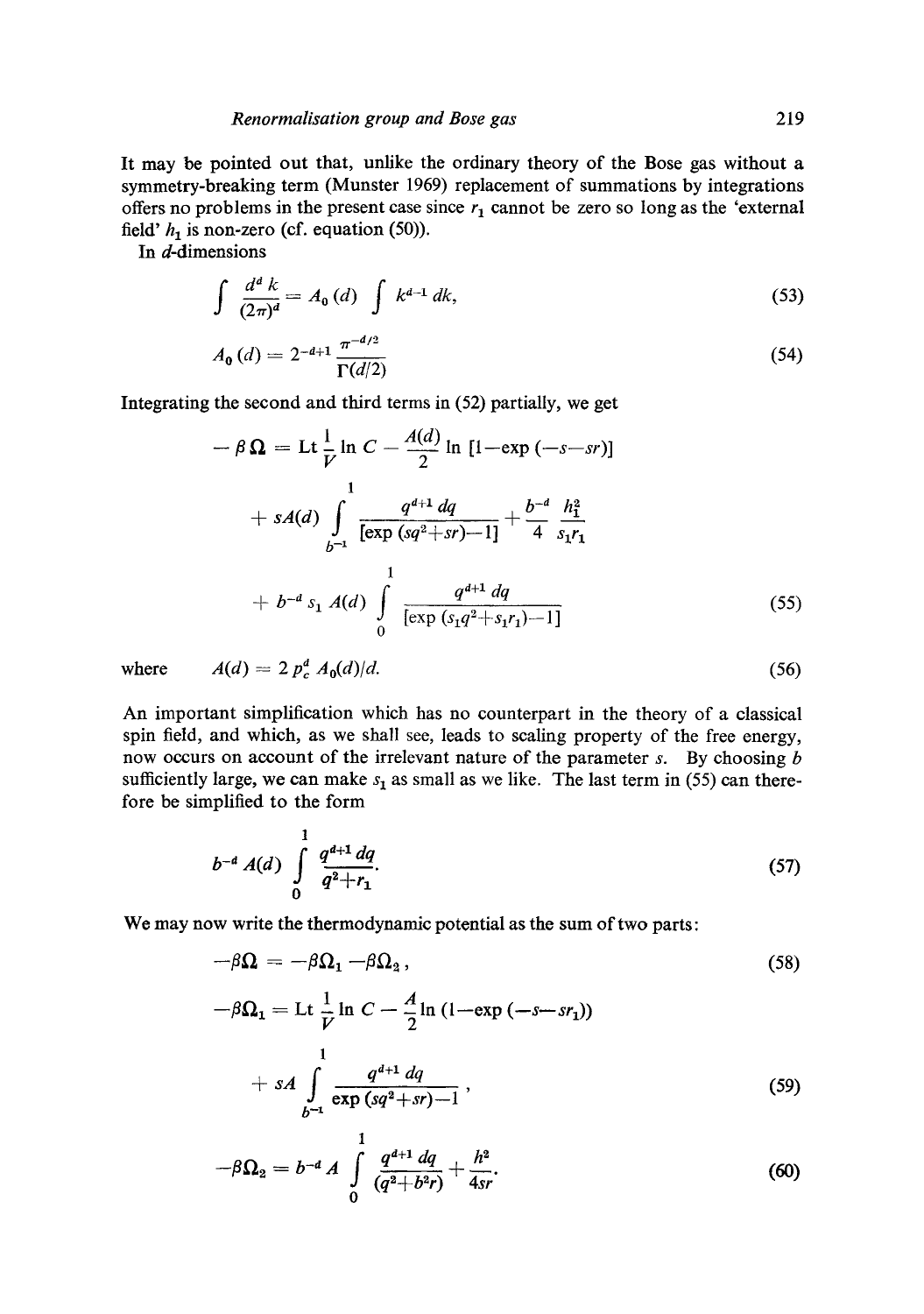# 220 *K KSmgh*

The RG treatments, in general, assume (Wegner 1972, Fisher 1974) that  $\Omega_1$ —which is the contribution to  $\Omega$  from short wavelength modes  $|k| > p_c b^{-1}$ -is a regular function of the scaling variable *(e.g. r)* which is a measure of the deviation from criticality. The scaling (or singular) behaviour is consequently associated with the long-wavelength part of the thermodynamic potential. An examination of (59) however shows that this, in general, is not true. The reason is that, in order to obtain a scaling form for  $\Omega_2$ , we must choose  $b^{-1}$  proportional to  $r^{1/2}$ . It is easy to see that a similar contribution arises from the last term in (59) from wave-vectors q of order  $b^{-1}$ . This point has been emphasized by Ma (1976) in the context of a classical field.

In order to separate out the relevant contribution from the integral in *(59),* we write

$$
b = b_1 b_2, \tag{61}
$$

*i.e.*, we regard the RG transformation with cut-off factor b as the product of two RG transformations, one corresponding to a cut-off factor  $b_1$  and the other to a factor  $b_2$ . Equations (59) and (60) then become

$$
-\beta \Omega_1 = -\beta \Omega_1' + b_1^{-d} AY,\tag{62}
$$

$$
-\beta \Omega_2 = (b_1 \, b_2)^{-d} \, A \, \int \limits_0^1 \frac{q^{d+1} \, dq}{(q^2 + b_2^2 \, r_1)} + \frac{h^2}{4 \, sr} \,, \tag{63}
$$

$$
- \beta \Omega_1' = \text{Lt} \frac{1}{V} \ln C - \frac{A(d)}{2} \ln \left[ 1 - \exp \left( -s - sr \right) \right]
$$

$$
+ s A (d) \int_{b_1^{-1}}^{1} \frac{q^{d+1} dq}{[\exp (sq^2 + sr) - 1]},
$$
\n(64)

$$
Y = s_1 \int_{b_2^{-1}}^1 \frac{q^{d+1} dq}{\left[\exp\left(s_1 q^2 + s_1 r_1\right) - 1\right]} \approx \int_{b_2^{-1}}^1 \frac{q^{d+1} dq}{q^2 + r_1},\tag{65}
$$

$$
r_1 = b_1^2 r, \qquad s_1 = b_1^{-2} s. \tag{66}
$$

The second equation in (65) holds on account of the fact that  $s_1$  can be made arbitrarily small by choosing  $b_1$  appropriately.

Very close to the fixed point,  $r_1$  is a small quantity. We choose

$$
b_2^{-1} = pr_1^{1/2},\tag{67}
$$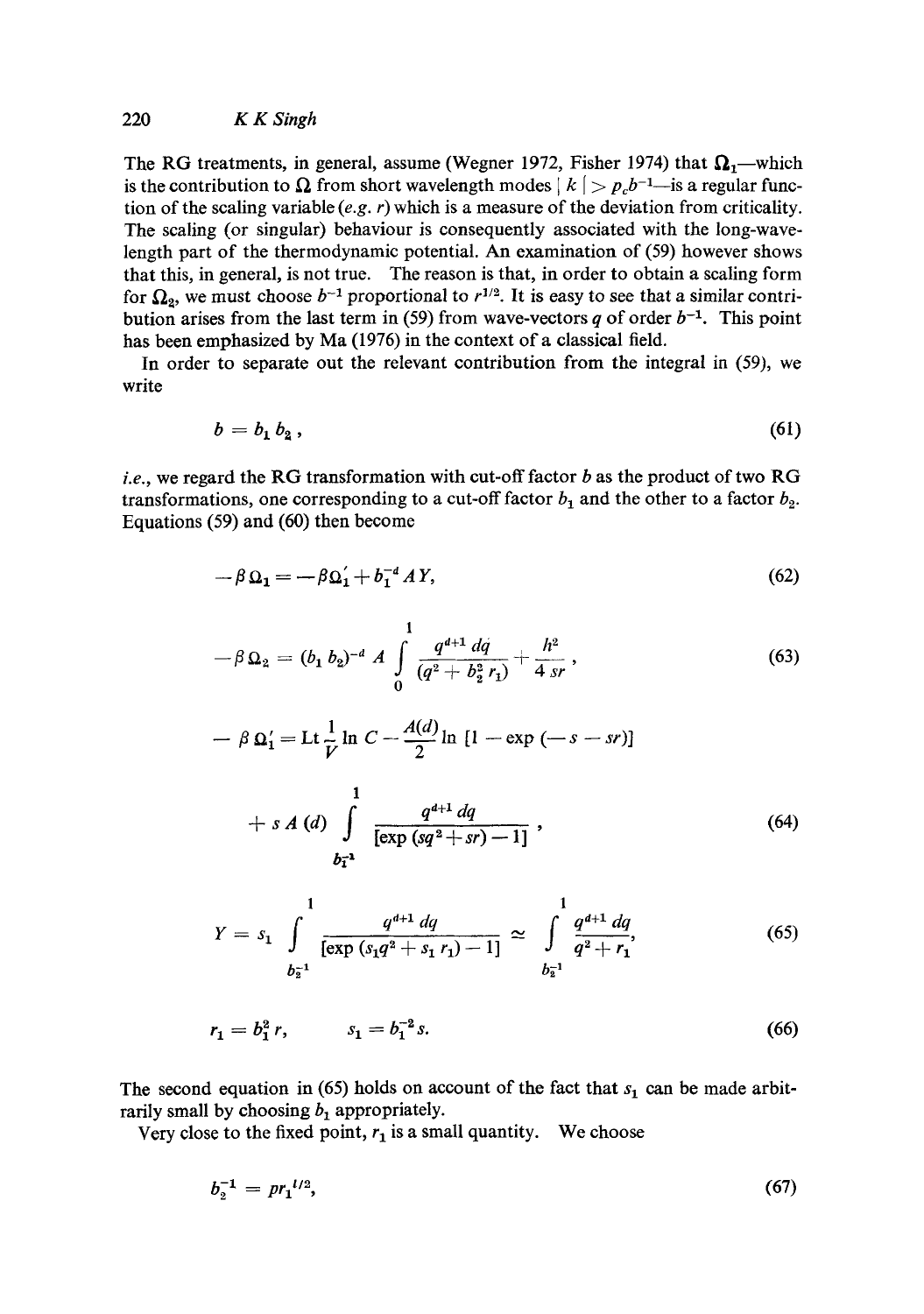where  $p$  is a positive number. This gives

$$
-\beta\Omega_2 = A(d) r^{d/2} \int\limits_0^p \frac{q^{d+1} dq}{q^2+1} + \frac{h^2}{4sr} \,. \tag{68}
$$

The first term on the right hand side of (64) represents the contribution to the thermodynamic potential of momenta larger than  $p_c$ . It can be written in the form (cf. equation (52)).

$$
\text{Lt} \frac{1}{V} \ln C = -A_0(d) p_c^d \int_1^{\infty} dq \, q^{d-1} \ln \left[ 1 - \exp \left( -sq^2 - sr \right) \right], \qquad (69)
$$

and admits of an expansion in powers of r around  $r = 0$ . The introduction of an arbitrary cut-off  $p_c$  required to define the RG transformations for a Bose system thus has no effect on the singular behaviour of  $\Omega$ . The second and third terms on the right hand side of (64) are also regular at  $r=0$ . It follows that the first term in (62) is a regular function of r. As regards Y we note that by allowing  $p$  in (67) to be large compared to 1 we can expand the integrand in (65) in powers of  $r_1$ . We then find

$$
Y = \left(\frac{1}{d} - \frac{r_1}{d - 2} + \frac{r_1^2}{d - 4} - \cdots\right)
$$
  
-  $r_1^{d/2} \left(\frac{p^d}{d} - \frac{p^{d-2}}{d - 2} + \frac{p^{d-4}}{d - 4} - \cdots\right)$  (70)

if d does not equal an even integer. It is thus clear that, besides a regular part,  $\Omega_1$ contains a term similar to the first term in (68).

We denote the regular and singular parts of  $\Omega$  by  $\Omega$ , and  $\Omega_s$  respectively. After some algebraic manipulation we find

$$
-\beta \Omega = -\beta \Omega_r - \beta \Omega_s \tag{71}
$$

$$
-\beta \Omega_r = -\beta \Omega_0 - \frac{dA(d)}{2} \left[ s \int_{b_1^{-1}}^{\infty} \frac{q^{d-1} dq}{\exp (sq^2) - 1} + \frac{b_1^{-d+2}}{d-2} \right] r + cr^2 \qquad (72)
$$

$$
-\beta \Omega_0 = A(d) \bigg[ s \int_{b_1^{-1}}^{\infty} \frac{q^{d+1} dq}{\exp (sq^2) - 1} + \frac{b_1^{-d}}{d} \bigg] \tag{73}
$$

$$
-\beta \Omega_s = K(d) A(d) r^{d/2} + \frac{h^2}{4sr} \tag{74}
$$

$$
K(d) = \int_{0}^{p} \frac{q^{d+1} dq}{q^2 + 1} - \left(\frac{p^d}{d} - \frac{p^{d-2}}{d-2} + \frac{p^{d-4}}{d-4} - \dots\right)
$$
(75)

 $P. -4$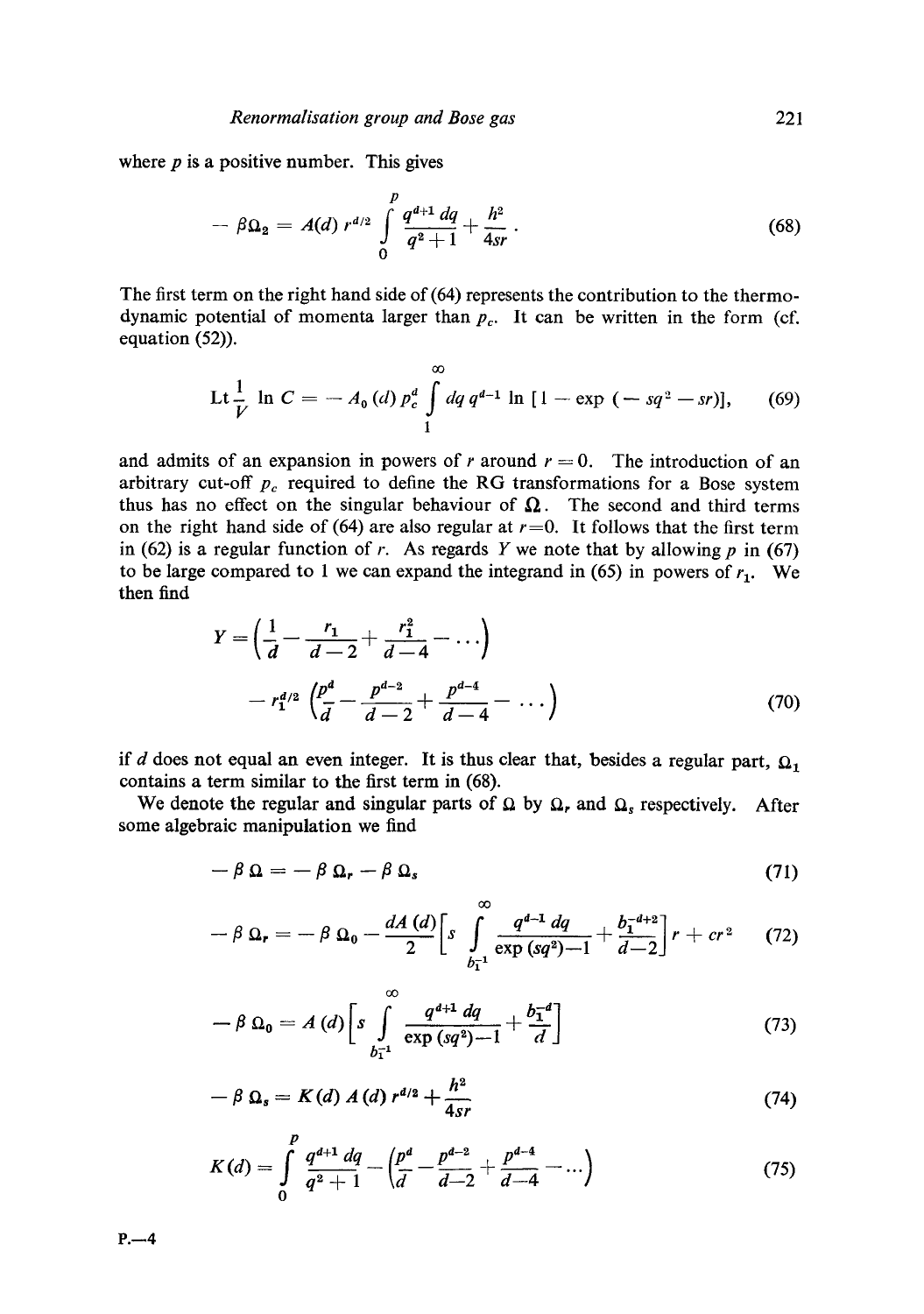# 222 *K K Singh*

The coefficient c of the  $r^2$  term in (72) is a positive number. The quantity K defined by (75) has been written as a function of  $d$  only because  $p$  being an arbitrarily introduced number, the thermodynamic potential must be independent of  $p$ . For the same reason  $\Omega_r$  must be independent of  $b_1$ . It is easy to check that the coefficient of r in (72) is simply

$$
-\frac{sAd}{2}\int_{0}^{\infty}\frac{q^{d-1} dq}{(\exp sq^2-1)}.
$$
\t(76)

For  $2 < d < 4$ , we can write

$$
K(d) = \int_{0}^{p} \frac{q^{d-3}}{q^2+1} dq + \left(-\frac{p^{d-4}}{d-4} + \frac{p^{d-6}}{d-6} - \ldots\right),\tag{77}
$$

and, for  $4 < d < 6$ 

$$
K(d) = -\int_{0}^{p} \frac{q^{d-5}}{q^2+1} dq + \left(\frac{p^{d-6}}{d-6} - \frac{p^{d-8}}{d-8} + \ldots\right).
$$
 (78)

In particular, for  $d=3$  the series within the parenthesis in (77) is simply the expansion of arc tan  $(p^{-1})$  for  $p > 1$ . Thus

$$
K(d = 3) = \arctan p + \arctan p^{-1} = \frac{\pi}{2}.
$$
 (79)

# **4. Critical behaviour at fixed density**

The variables which have appeared in the theory so far are  $h$  and  $r$ . It is conventional as well as convenient from the experimental point of view, to present results concerning critical behaviour in terms of the temperature deviation

$$
t = (T - T_c)/T_c. \tag{80}
$$

Since  $(-\Omega)$  equals the pressure P exerted by the system, we can use (71) to (74) to determine  $r$  as a function of  $h$ ,  $t$  and  $P$ . Alternatively, we can express  $r$  as a function of  $h$ ,  $t$  and the particle density  $n$  by using the relation

$$
n = -\frac{\partial \Omega}{\partial \mu} = \frac{\partial (\beta \Omega)}{\partial (sr)}.
$$
 (81)

In this section we discuss critical behaviour of the ideal Bose gas at constant  $n$ . The case of constant P will be considered in  $\S$  5.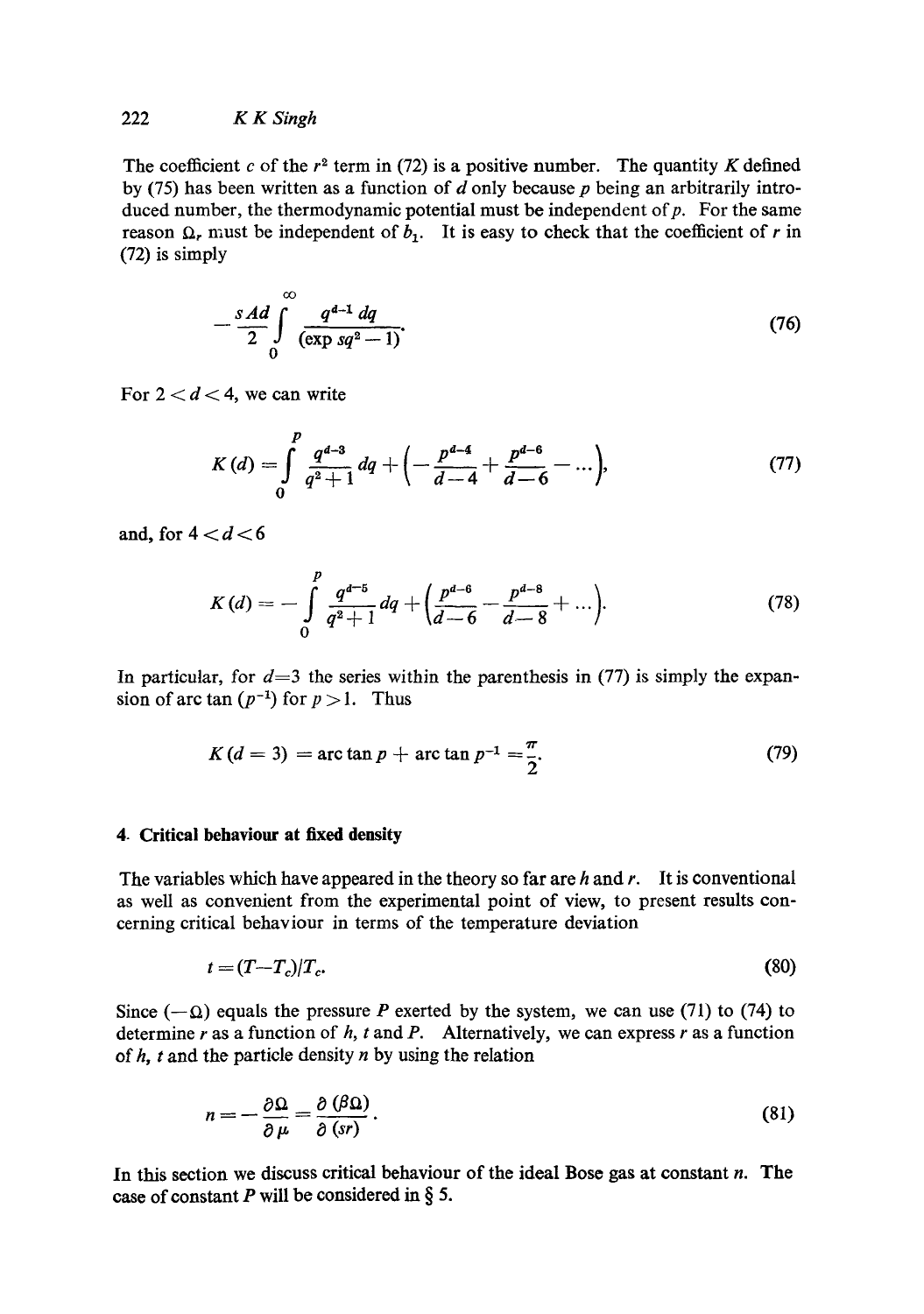On differentiating  $(71)$  with respect to r, we get

$$
n = f_0(\beta) - f_1(\beta) r^{(d/2-1)} + f_2(\beta) \frac{h^2}{r} - \frac{2c}{s}r,
$$
\n(82)

$$
f_0(\beta) = \frac{Ad}{2} \int_{0}^{\infty} \frac{q^{d-1} dq}{\exp (sq^2) - 1},
$$
\n(83)

$$
f_1(\beta) = K \cdot Ad/2s,\tag{84}
$$

$$
f_2(\beta) = 1/4s. \tag{85}
$$

For a given density *n*, the critical temperature  $T_c(n)$  is determined by the fixed point condition (41). Although (82) holds only when  $h$  and  $r$  are non-zero, the result corresponding to the fixed point can be obtained by first letting  $h \to 0$  and then allowing  $r \rightarrow 0$ . Thus

$$
n = f_0(\beta_c),\tag{86}
$$

$$
\beta_c = (K_B T_c)^{-1}.\tag{87}
$$

It may be pointed out that (86) holds for  $d>2$  only; for  $d \le 2$ , (82) gives the unphysical result  $n = \infty$  at the fixed point for any non-zero temperature.

The functions  $f_0, f_1, f_2$  can be expanded in powers of  $(T-T_c)$ . Close to the critical point, one gets the following equation for determining  $r$  in terms of  $t$  and  $h$ :

$$
t = c_1 r^{(d/2)-1} - c_2 \frac{h^2}{r^2} + c_3 r,
$$
\n(88)

$$
c_1 = \frac{KAd}{2sw},\tag{89}
$$

$$
c_2 = 1/4s^2 w, \quad c_3 = \frac{2c}{sw}, \tag{90}
$$

$$
w = -\beta_c f'_0 \left( \beta_c \right). \tag{91}
$$

Note that the coefficients  $c_1$ ,  $c_2$ ,  $c_3$  are all positive. Equation (88) cannot be solved explicitly for r. We can, however, obtain formal solutions by rewriting it in a scaled form. For  $2 < d < 4$ , the last term in (88) can be ignored. Introducing the variable

$$
x = r \left[ t \left| \begin{array}{c} -2/(d-2) \\ 2 \end{array} \right. \right] \tag{92}
$$

the equation takes the form

$$
\epsilon x^2 - c_1 x^{d+2/2} = - c_2 (h/|t|^{\Delta})^2, \tag{93}
$$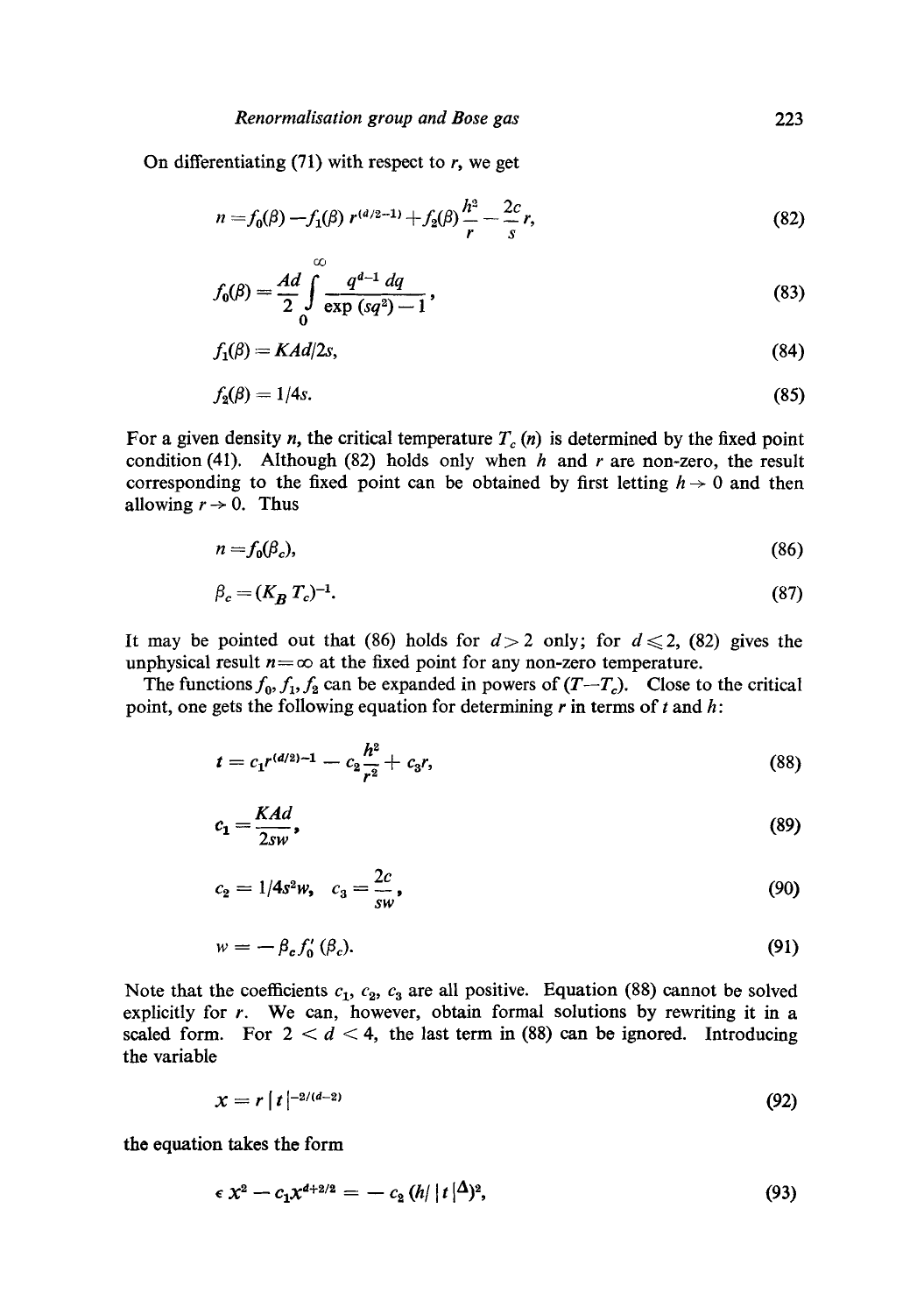where  $\epsilon$  denotes the signature of t and

$$
\Delta = \frac{d+2}{2(d-2)}.\tag{94}
$$

Let  $f_{\epsilon} (h/|t|^{\Delta})$  denote the positive root of (93). Then

$$
r = |t|^{2/(d-2)} f_{\epsilon} (h/|t|^\Delta). \tag{95}
$$

The asymptotic forms of  $f_{\epsilon}$  can be obtained from (93). We find

$$
f_{\epsilon}(y) \longrightarrow \int_{y \to 0} (\sqrt{c_2}y - \frac{1}{2}c_1c_2^{d/4}y^{d/2} + \ldots), \quad \epsilon = -1, \tag{96}
$$

$$
\int_{y\to 0}^{y\to 0} \left( c_1^{-2/(d-2)} + \frac{2c_2 c_1^{2/(d-2)}}{d-2} y^2 + \ldots \right), \epsilon = 1. \tag{97}
$$

$$
f_{\epsilon}(y) \longrightarrow (a(d)y^{4/(d+2)} [1 + \epsilon b(d)y^{-(2d-4)/d+2} + ...]), \qquad (98)
$$

$$
a(d) = (c_2/c_1)^{2/(d+2)},\tag{99}
$$

$$
b(d) = \frac{2}{d+2} \left(\frac{c_2}{c_1}\right)^{(2-d)/(2+d)}\tag{100}
$$

For  $d > 4$ , the first term on the right hand side of (88) may be ignored. The equation can then be written in the form

$$
\epsilon x^2 - c_3 x^3 = - c_2 (h/|t|^{3/2})^2, \tag{101}
$$

$$
x = r / |t|.
$$
 (102)

Denoting by  $g_{\epsilon} (h/ |t|^{3/2})$  the positive root of (101),

$$
r = |t| g_{\epsilon} (h/|t|^{3/2}). \tag{103}
$$

The asymptotic forms of  $g$  are

$$
(\sqrt{c_2}y-\frac{1}{2}c_2c_3y^2+\ldots), \epsilon=-1,
$$
 (104)

$$
y \to 0
$$
  
 $(c_3^{-1} + c_2 c_3 y^2 + \ldots), \epsilon = +1,$  (105)

$$
g_{\epsilon}(y) \xrightarrow[y \to \infty]{} \frac{c_2}{c_3} y^{3/2} + \dots \tag{106}
$$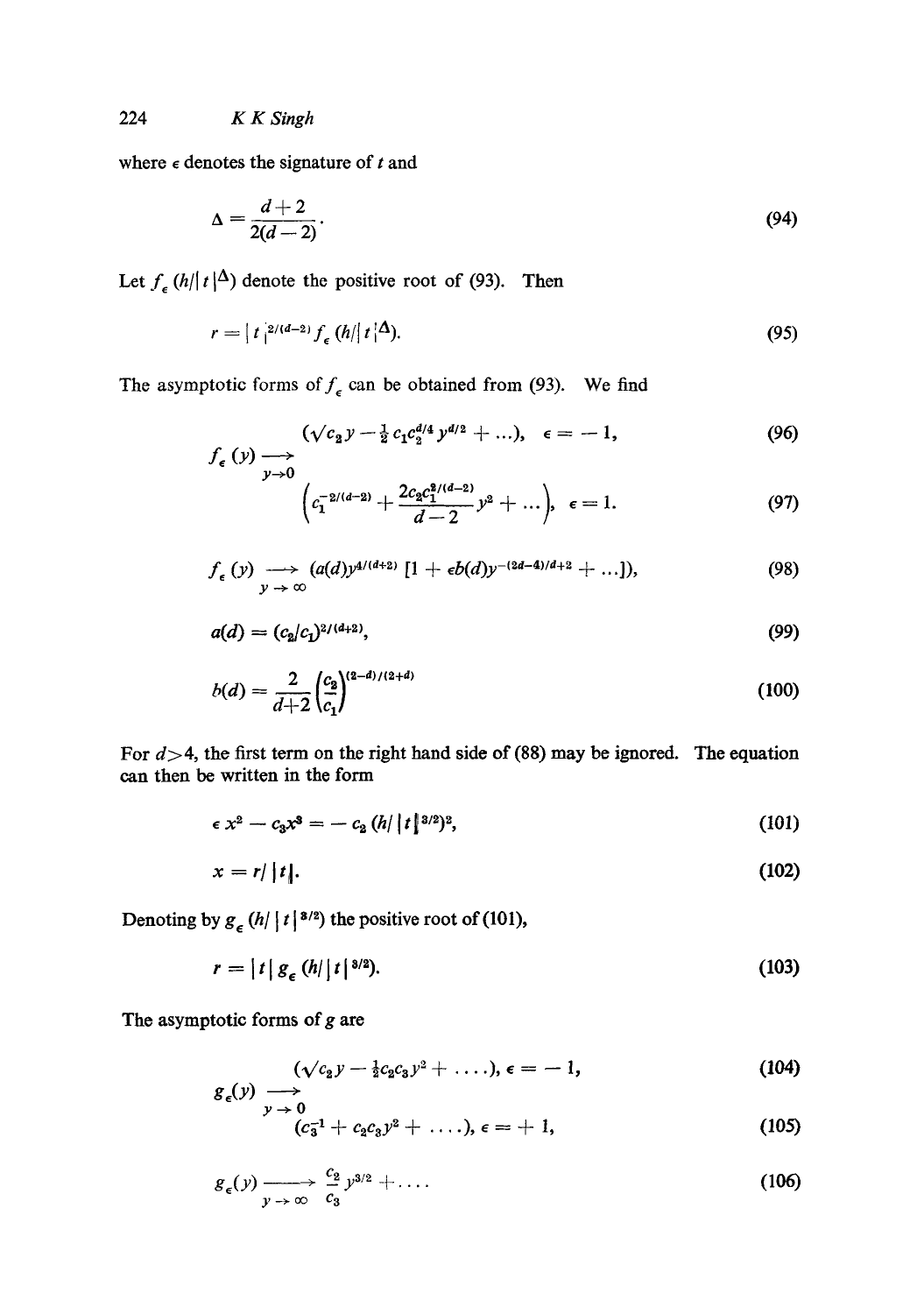The free energy  $f$  per unit volume is given by

$$
-\beta f = -\beta \Omega + nsr = -r^2 \frac{\partial}{\partial r} (\beta \Omega/r). \tag{107}
$$

On substituting for  $\Omega$  from (71), we find

$$
\beta f = \beta \Omega_0 + KA \frac{d-2}{2} r^{d/2} - \frac{h^2}{2sr} + cr^2. \tag{108}
$$

The variable r can be eliminated in favour of t and h by using (95) and (103). The result is

$$
\beta f = \beta \Omega_0 + |t|^{d-2} F_{\epsilon} (h/|t|^{\Delta}), 2 < d < 4,
$$
 (109)

$$
F_{\epsilon}(y) = KA \frac{d-2}{2} f_{\epsilon}^{d/2}(y) - \frac{y^2}{2sf_{\epsilon}(y)},
$$
\n(110)

$$
\beta f = \beta \Omega_0 + |t|^2 G_{\epsilon} (h/|t|^{3/2}), d > 4,
$$
\n(111)

$$
G_{\epsilon}(y) = c g_{\epsilon}^{2}(y) - \frac{y^{2}}{2s g_{\epsilon}(y)}.
$$
\n(112)

The forms (109) and (111) for the free energy conform to the homogeneity hypothesis proposed by Widom (1965). In particular for  $d > 4$ , the exponents of t in (111) agree with the values given by Landau's theory of continuous phase transitions (Landau 1937). To see this in a more transparent fashion, we write the free energy in terms of the order parameter  $M$  rather than the field  $h$ .

Equations (11) and (71) imply

$$
M = h/2sr. \tag{113}
$$

Substitution for  $h$  in (88) and (108) yields

$$
t + 4c_2 s^2 M^2 = c_1 r^{d-2/2} + c_3 r, \qquad (114)
$$

$$
\beta g(M, T) = \beta \Omega_0 + KA \left( \frac{d-2}{2} \right) r^{d/2} + cr^2, \tag{115}
$$

where the Gibbs function  $g(M, T)$  is defined by

$$
\beta g(M, T) = \beta f + hM. \tag{116}
$$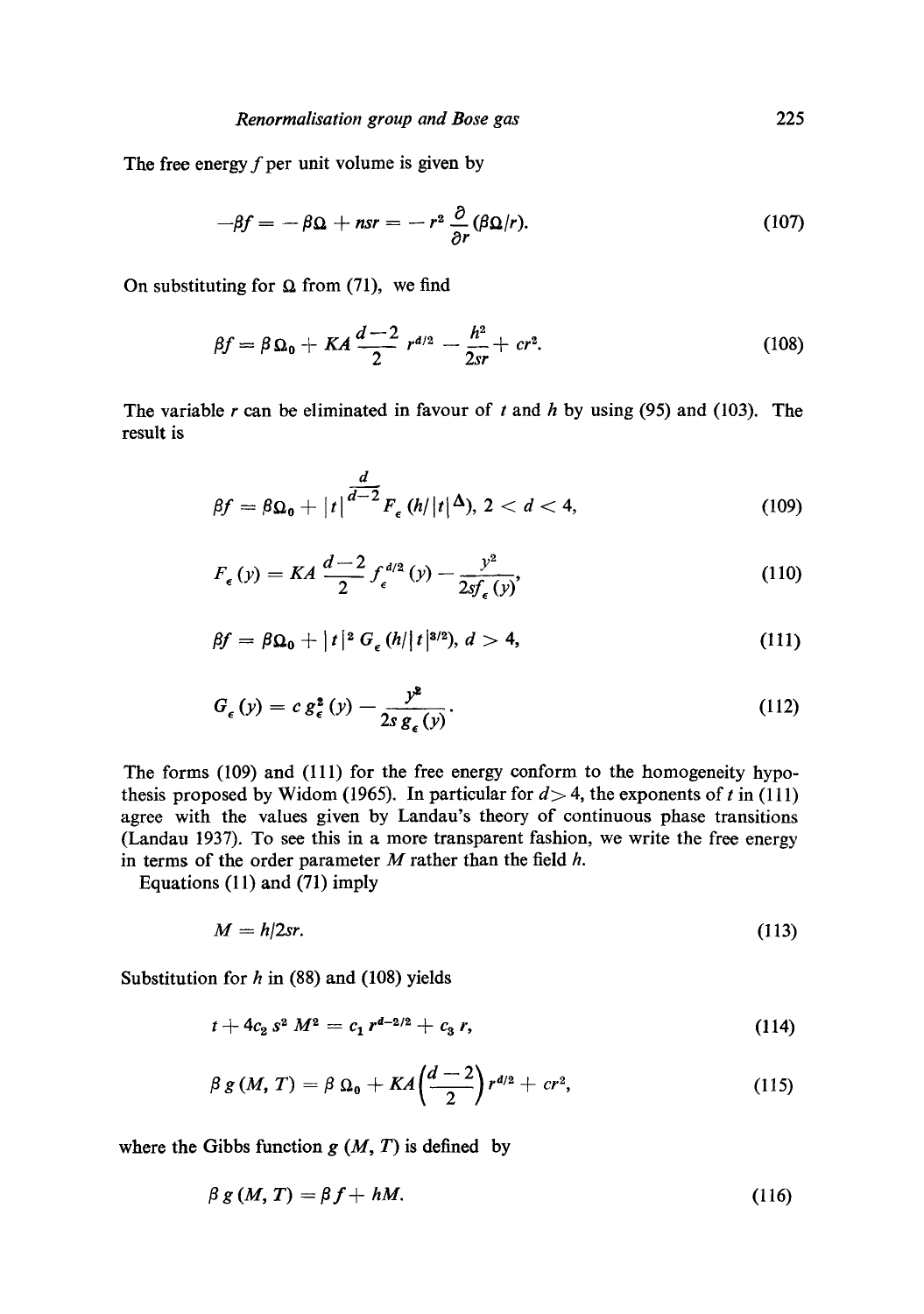226 *K K Singh* 

For  $d > 4$ , (114) and (115) give

$$
\beta g = \beta \Omega_0 + a_0 t^2 + a_2 t M^2 + a_4 M^4 \qquad (117)
$$

$$
a_0 = \frac{s^2 w^2}{4c}, \ a_2 = \frac{s^2 w}{2c}, \ a_4 = \frac{s^2}{4c}.
$$
 (118)

The form (117) for the free energy is identical with that postulated in Landau's theory. The critical behaviour of the Bose gas with dimensionality larger than 4 is consequently identical with that predicted by the Landau theory. We shall not discuss this case any further.

For  $2 < d < 4$ , the Gibbs potential (115) takes the form

$$
\beta g = \beta \Omega_0 + KA \frac{d-2}{2} \left( \frac{t + 4c_2 s^2 M^2}{c_1} \right)^{2/(d-2)}.
$$
 (119)

The equation of state is given by

$$
h = \frac{\partial}{\partial M} (\beta g). \tag{120}
$$

On differentiating (119) with respect to M and substituting for  $c_1$  and  $c_2$  from (89) and (90), the equation of state can be written in the Griffiths form (Griffiths 1967)

$$
(h/M^{\delta}) = \psi \ (t/M^{1/\beta}). \tag{121}
$$

where 
$$
\psi(x) = (2s)^{d/(d-2)} \left(\frac{w}{KAd}\right)^{2/(d-2)} \left(x + \frac{1}{w}\right)^{2/(d-2)},
$$
 (122)

and the critical exponents  $\delta$  and  $\beta$  are given by

$$
\delta = \frac{d+2}{d-2}, \quad \beta = \frac{1}{2}.\tag{123}
$$

Since w is a positive number, we see that M can be finite for  $h \rightarrow 0$  provided  $t < 0$ ; for  $t > 0$ ,  $M \rightarrow 0$  as  $h \rightarrow 0$ . The order parameter in zero external field thus exists only for  $T < T_c$ , and is proportional to  $(T_c - T)^{\beta}$ .

The susceptibility  $\chi$  can be easily calculated from (121). One finds that for  $h \to 0$ , x diverges proportional to  $h^{-(4-d)/2}$  for  $t < 0$ , while for  $t > 0$ 

$$
\chi = c_+ t^{-\gamma} \tag{124}
$$

$$
\gamma = 2/(d-2) \tag{125}
$$

$$
c_{+} = (2s)^{-d/(d-2)} \left(\frac{w}{KAd}\right)^{-2/(d-2)}
$$
\n(126)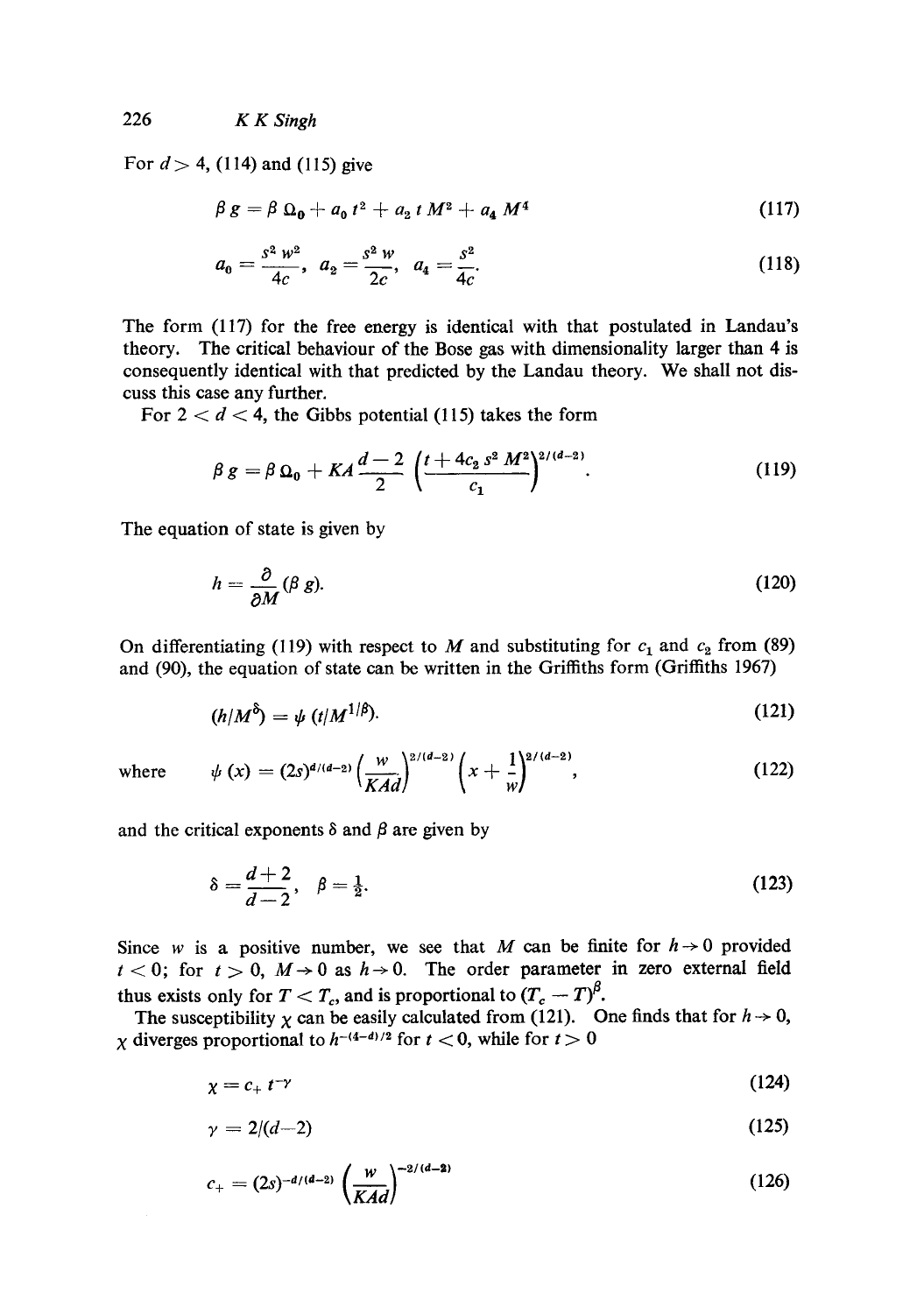We next determine the behaviour of entropy and specific heat near the critical point. The entropy per unit volume S can be calculated from the formula

$$
(S/k_B) = -\beta f - (1+t) \frac{\partial}{\partial t} (\beta f). \tag{127}
$$

The specific heat per unit volume  $C_v$ , is given by

$$
(C_v/k_B) = (1+t)\frac{\partial}{\partial t}(S/k_B). \tag{128}
$$

To calculate S and  $C_p$  in the limit  $h \to 0$ , we need expansion of the function  $F_{\epsilon}(y)$ defined by (110) for  $y \rightarrow 0$ . Use of the asymptotic forms (96) and (97) yields

$$
F_{+}(y) \xrightarrow[y \to 0]{} A_{1} + A_{2} y^{2} + O(y^{4}). \qquad (129)
$$

$$
F_{-}(y) \xrightarrow[y \to 0]{} B_1 y + B_2 y^{d/2} + O(y^{d-1}), \qquad (130)
$$

$$
\beta f_+ = \beta \, \Omega_0 + A_1 \, t^{2-a} + A_2 \, t^{2-a-2\Delta} \, h^2 + O \, (h^4), \tag{131}
$$

$$
\beta f_{-} = \beta \, \Omega_0 + B_1 |t|^{2-a-\Delta} h + B_2 h^{d/2} |t|^{2-a-\frac{\Delta d}{2}}, \qquad (132)
$$

$$
A_1 = KA \frac{d-2}{2} \left(\frac{2sw}{KAd}\right)^{d/(d-2)},
$$
\n(133)

$$
A_2 = -\frac{1}{2} (2s)^{-d/(d-2)} \left(\frac{w}{KAd}\right)^{-2/(d-2)}, \tag{134}
$$

$$
B_1 = -w^{1/2}, \t\t(135)
$$

$$
B_2 = -\frac{KA}{4s^2w},\tag{136}
$$

$$
a = \frac{d-4}{d-2}.\tag{137}
$$

From (131) and (132), we find

$$
\frac{S_+}{k_B} = \frac{S_r}{k_B} - (2 - a) A_1 t^{1 - a} + O(h^2),
$$
\n(138)

$$
\frac{S_-}{k_B} = \frac{S_r}{k_B} + B_1 h |t|^{1-\alpha-\Delta} + O(h^{d/2})
$$
\n(139)

$$
\frac{S_r}{k_B} = -\beta \ \Omega_0 - (1+t) \frac{\partial}{\partial t} (\beta \ \Omega_0). \tag{140}
$$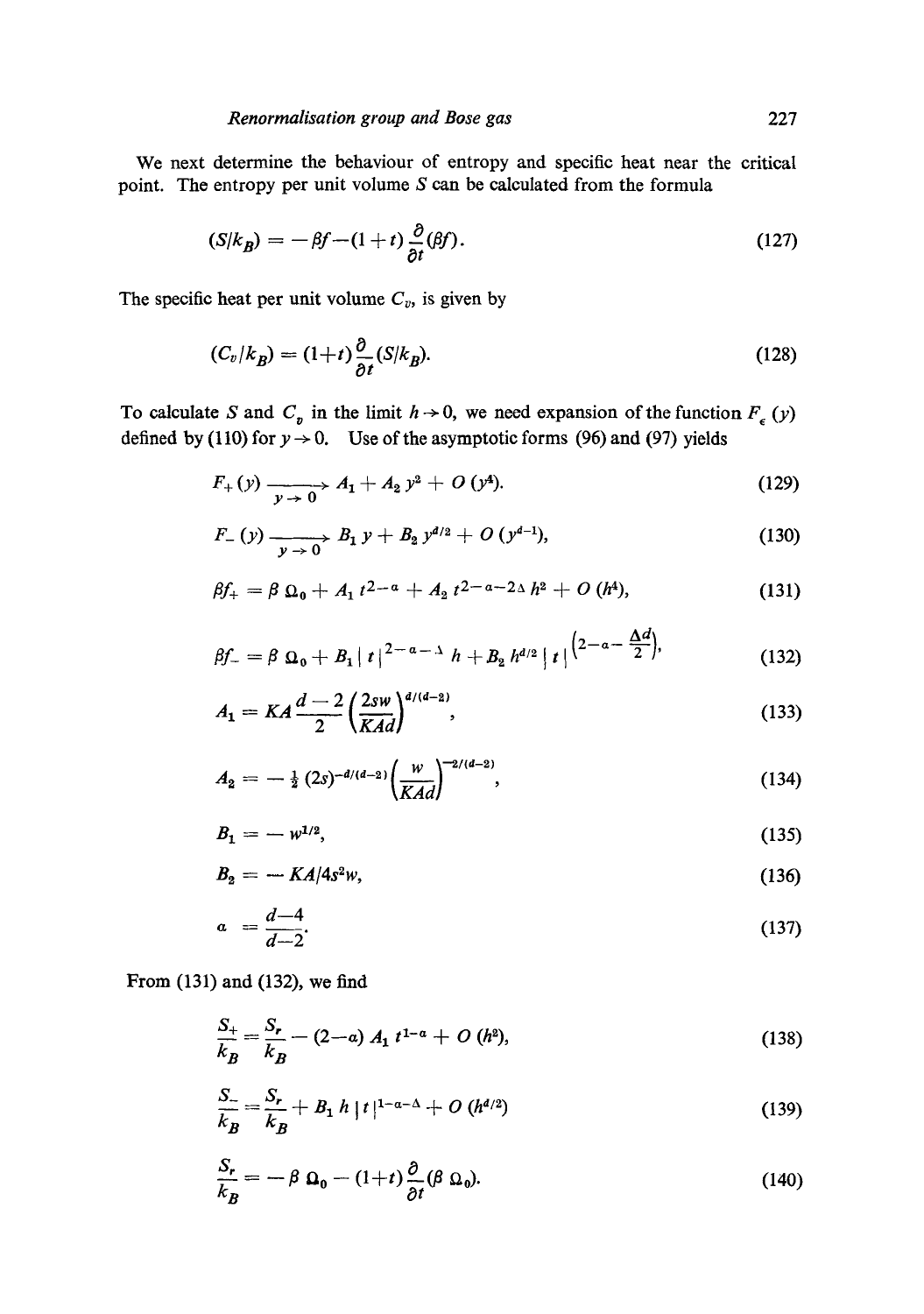$S_+$  and  $S_-$  denote entropy for  $t > 0$  and  $t < 0$  respectively;  $S_r$  denotes the regular part of the entropy. The specific heat in zero field is given by

$$
\frac{C_v}{k_B} = C_r, \ t < 0,\tag{141}
$$

$$
= C_r - \frac{2 A_1 d}{(d-2)^2} t^{-\alpha}, \ t > 0,
$$
\t(142)

where C<sub>r</sub> denotes the regular part of the specific heat. For  $d=3$ ,  $a=-1$ . In this case the specific heat has no singularity at  $T_c$ . For other values of d, one of the derivatives of  $C_v$  becomes singular at  $T_c$ .

In addition to the critical exponents  $\beta$ ,  $\delta$ ,  $\gamma$  and  $\alpha$ , two other exponents  $\zeta$  and  $\hat{\sigma}$ connected with the entropy are defined by the following relations (Gunton and Buckingham 1968)

$$
(S_c - S) \propto M^{1+\zeta}, \quad T = T_c, \tag{143}
$$

$$
(T - T_c) \propto M^{\hat{\sigma}}, \quad S = S_c, \tag{144}
$$

 $S_c$  denoting the value of the entropy at the critical point. These exponents cannot be calculated from the expansions (138) and (139) which are valid for  $(h/|t|<sup>\Delta</sup>) \rightarrow 0$ . The easiest way to determine them is to use the formula

$$
S = -\frac{\partial g}{\partial T} (M, T), \tag{145}
$$

in conjunction with the expression (119) for the Gibbs potential. One finds

$$
\frac{S}{k_B} = \frac{S_r}{k_B} - \frac{KAd}{2 c_1} \left( \frac{t + 4 c_2 s^2 M^2}{c_1} \right)^{2/(d-2)},
$$
\n(146)

which implies

$$
1+\zeta=\frac{4}{d-2}=\hat{\sigma}.\tag{147}
$$

#### **5. Critical behaviour at constant pressure**

According to equations (71) to (74), the pressure exerted by the system is given by

$$
\beta P = -\beta \ \Omega_0 - s f_0(\beta) r + c r^2 + K A r^{d/2} + \frac{h^2}{4 sr}; \tag{148}
$$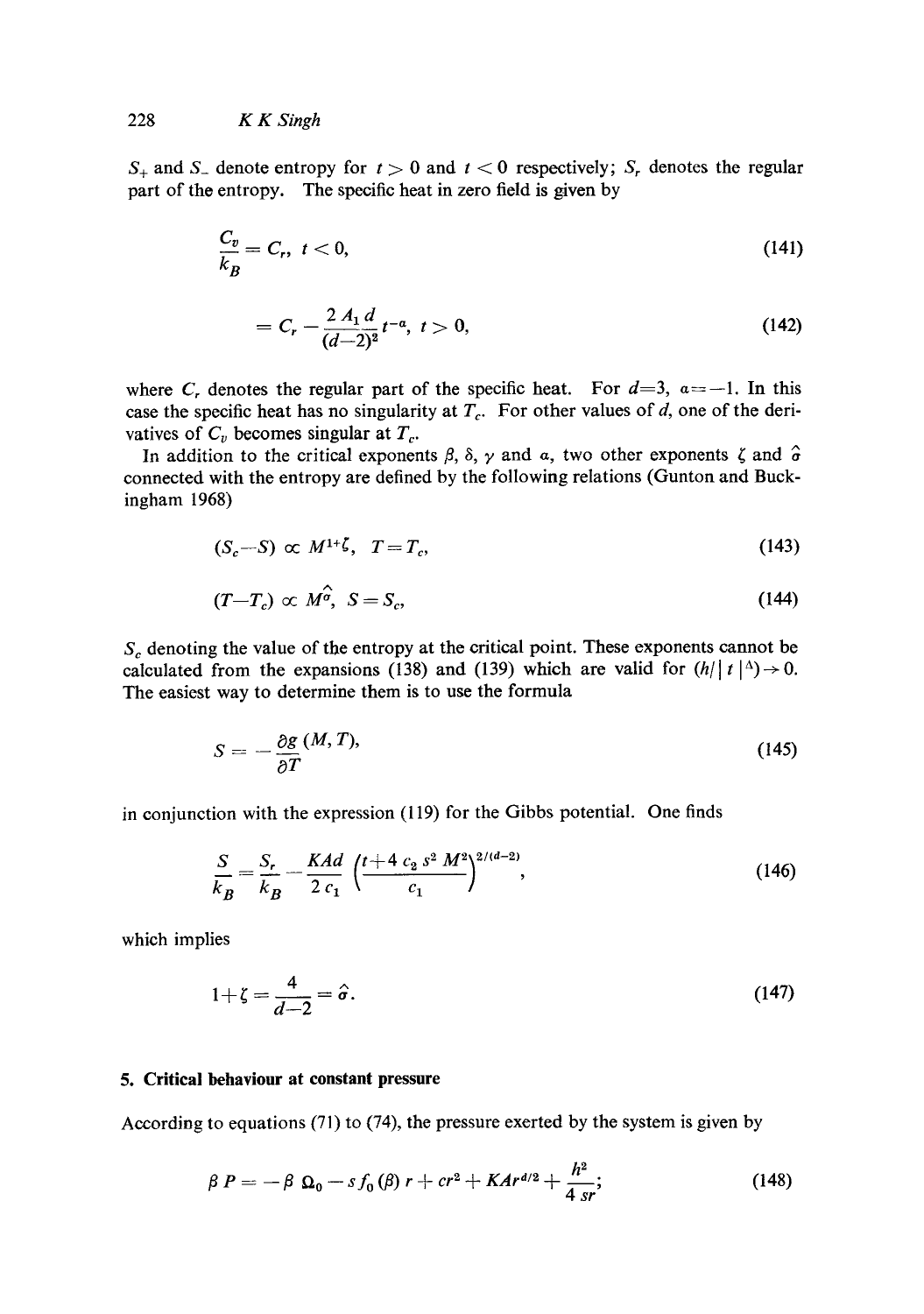with  $f_0$  ( $\beta$ ) defined by (83). For a given P, the critical temperature  $T_c$  (P) is defined by the fixed point condition  $r \rightarrow 0$ ,  $h \rightarrow 0$ . Equation (148) implies

$$
P = -\Omega_0 \left( \beta_c \right). \tag{149}
$$

Close to the critical point, one can write (148) in the form

$$
\beta u_0 t = s f_0(\beta) r - \frac{h^2}{4 \, sr} - K A r^{d/2} - c r^2, \tag{150}
$$

$$
u_0 = \beta_c \left(\frac{\partial \Omega_0}{\partial \beta}\right)_{\beta_c} > 0. \tag{151}
$$

Ignoring terms of order  $r^{d/2}$  and  $r^2$  in (150) and solving for r, we find

$$
r = t_1 + (t_1^2 + h^2)^{1/2}, \tag{152}
$$

$$
t_1 = \beta u_0 t/(2sf_0(\beta)),\tag{153}
$$

$$
h_1 = h/(2s f_0^{1/2}(\beta)).
$$
\n(154)

Equations (113) and (152) yield the equation of state

$$
M = f_0^{1/2}(\beta) \frac{a}{(a^2+1)^{1/2} + \epsilon},
$$
\n(155)

where  $a = h_1/|t_1|,$  (156)

and  $\epsilon$ , as before, denotes the signature of t. For  $t < 0$ , as  $h \rightarrow 0$ ,  $M \rightarrow \infty$ . Since  $M^2$ represents the density of condensed particles, we conclude that temperatures less than  $T_c$  (p) correspond to unphysical states of the system.

For t and h both approaching zero, the value of  $M$  depends upon the limiting value of the ratio  $a$ , and can have any value between zero and infinity. This result is not an artefact of having introduced a symmetry-breaking term in the hamiltonian. If one discusses the theory of the ideal Bose gas (without a symmetry breaking term) in terms of the variables P and T, one finds that in the thermodynamic limit  $V\rightarrow\infty$ , the density of zero-momentum particles on the critical line  $\mu \rightarrow 0$  depends on the manner  $\mu$  approaches zero, and can have any value.

For  $t>0$  and  $h\rightarrow 0$ 

$$
M = hf_0(\beta) / 2\beta u_0 t \tag{157}
$$

The susceptibility exponent  $\gamma$  thus equals 1. If  $h \neq 0$  but  $t \rightarrow 0$ ,  $M \rightarrow [f_0 (\beta_c)]^{\frac{1}{2}}$ . The critical exponent  $\delta$  consequently cannot be defined in this case.

The entropy per particle  $S$  is given by

$$
S = -\left(\frac{\partial \mu}{\partial T}\right)_{P, \nu} = \frac{p_c^2}{m} \left(\frac{\partial r}{\partial T}\right)_{P, \nu}
$$
 (158)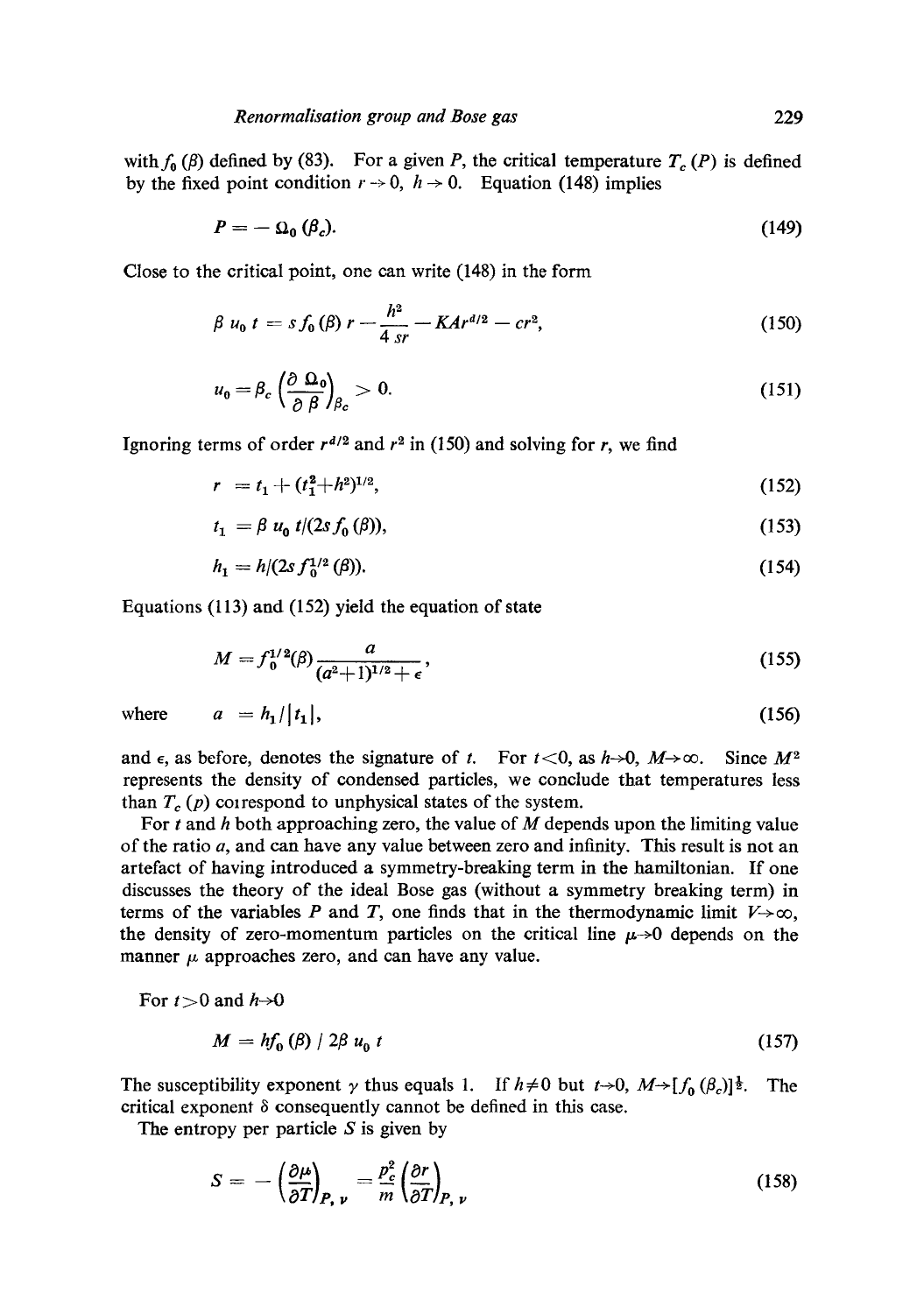For h->0, (152) gives  $r=2t_1$ . Substituting this value for r in the third and fourth terms on the right-hand side of  $(150)$ , we get

$$
r = 2t_1 + \frac{KA}{s f_0(\beta)} (2t_1)^{d/2} + \frac{4ct_1^2}{s f_0(\beta)}.
$$
 (159)

It follows that for  $2 < d < 4$ , the singular part of S is proportional to  $t^{(d-2)/2}$ . specific heat at constant pressure therefore diverges proportional to  $t^{-\alpha}$  with The

$$
a = \frac{4-d}{2}.\tag{160}
$$

#### **6. Scaling of correlation function**

In this section we wish to consider two points: (i) the relationship between susceptibility and the correlation function of the order-parameter, and (ii) the behaviour of the correlation function near the critical point.

For a classical system, the susceptibility is proportional to the zero wave-vector Fourier component of the correlation function (see *e.g.,* Ma 1976). For a quantum system the relationship, as we shall see, is not that simple. Moreover, since one **can**  define more than one susceptibilities for the Bose gas (depending upon whether pressure or density or some other variable is held fixed) it needs to be made explicit as to which susceptibility is directly connected with the correlation function.

The order-parameter  $M$  by definition is

$$
M = \frac{1}{2} \operatorname{Tr} \left[ \exp \left( -H_0 \right) \left( \frac{a_0}{\sqrt{V}} + \frac{a_0^{\dagger}}{\sqrt{V}} \right) \right] / \operatorname{Tr} \exp \left( -H_0 \right), \tag{161}
$$

where  $H_0$  is given by (7). On allowing the external field h to increase by an amount  $\delta h$ ,  $H_0$  changes by

$$
\delta H_0 = -\frac{1}{2} V^{1/2} \left( a_0 + a_0^{\dagger} \right) \delta h. \tag{162}
$$

On using the expansion (Abrikosov *et al* 1963)

$$
\exp(-H_0 - \delta H_0) = \exp(-H_0) - \exp(-H_0)
$$
  

$$
\int_0^1 d\tau \exp(\tau H_0) \delta H_0 \exp(-\tau H_0) + \dots
$$
 (163)

One obtains

$$
\left(\frac{\partial M}{\partial h}\right)_{\mu, T} = \int\limits_{0}^{1} \left\langle A_0(\tau) A_0(0) \right\rangle d\tau - M^2 V, \tag{164}
$$

where 
$$
A_0(\tau) = \exp(\tau H_0) \frac{1}{2} (a_0 + a_0^{\dagger}) \exp(-\tau H_0),
$$
 (165)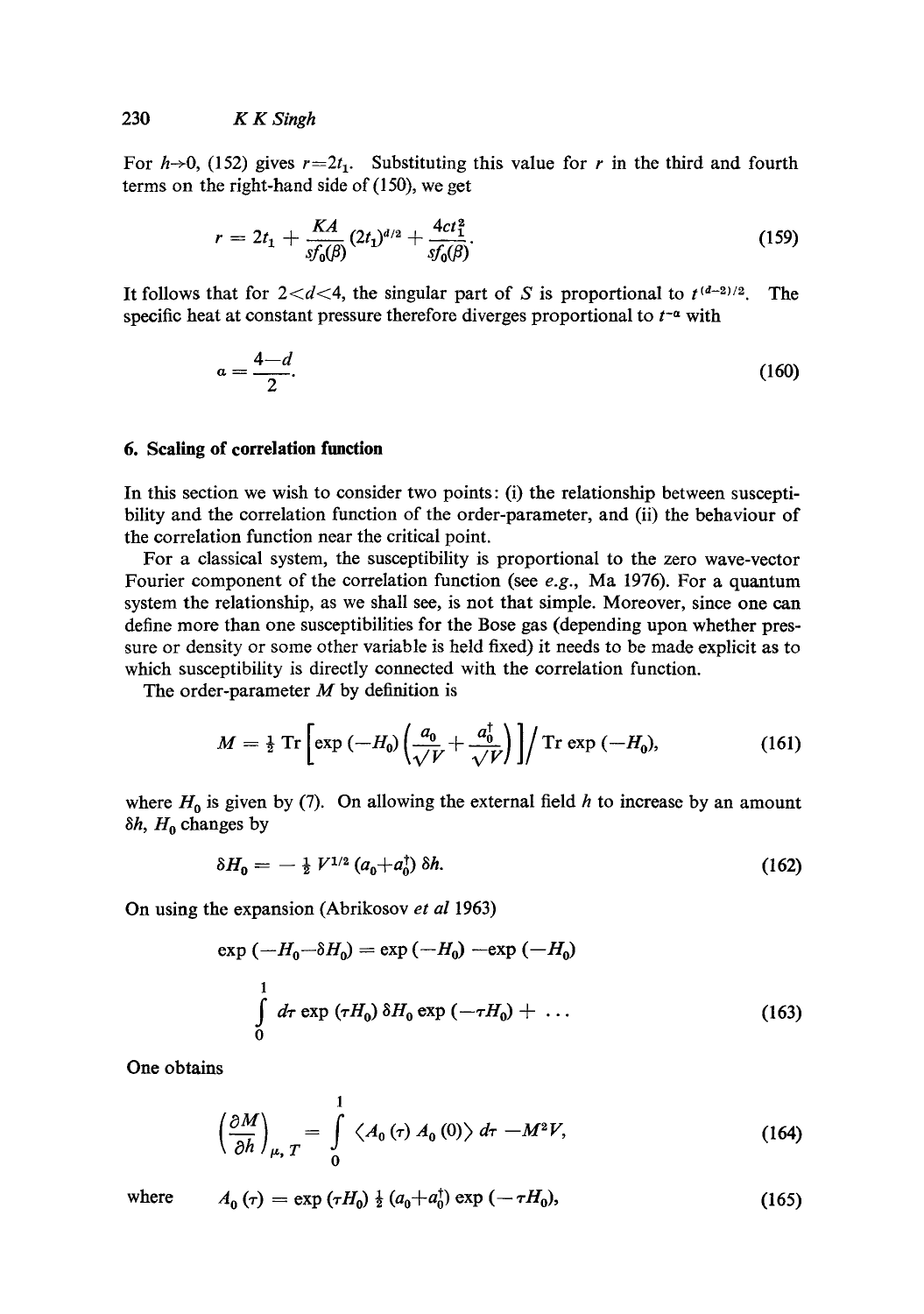is the imaginary-time Heisenberg operator associated with the  $k=0$  component of the order-parameter and  $\langle \rangle$  denotes thermodynamic average. Equation (164) shows that the susceptibility at *constant chemical potential and temperature* is given by the integral of the imaginary time correlation function of the zero wave-vector components of the order-parameter fluctuations. The result, though derived in the context of the Bose gas, is of general validity for quantum systems.

The ordinary (time-independent) correlation function of the order-parameter fluctuations is defined as

$$
\Gamma(x_1-x_2)=\left\langle \left(\frac{\psi(x_1)+\psi^\dagger(x)}{2}-M\right)\left(\frac{\psi(x_2)+\psi^\dagger(x_2)}{2}-M\right)\right\rangle \quad (166)
$$

This can be written as a Fourier series, *viz.* 

$$
\Gamma(x_1 - x_2) = \frac{1}{V} \sum_{k} \Gamma(k) \exp [\iota k (x_1 - x_2)], \qquad (167)
$$

$$
\Gamma(k) = \langle A_k \, A_{-k} \rangle \, -\delta_{k,0} \, V M^2,\tag{168}
$$

$$
A_k = \frac{1}{2} \left( a_k + a_{-k}^\dagger \right). \tag{169}
$$

 $\Gamma(k)$  for  $k=0$  is not the same as the expression (164) for the susceptibility. To bring out the connection between  $\Gamma(k)$  and the right hand side of (164), we define the imaginary time Green's function

$$
G(k,\tau) = -\langle T A_k(\tau) A_{-k}(0) \rangle, \qquad (170)
$$

where  $-1 < \tau < 1$ ,  $A_k(\tau)$  is defined in the same was as  $A_0(\tau)$ , and T denotes the time-ordering operator which orders earlier times to the right. Invariance of trace under a cyclic permutation implies

$$
G(k, \tau < 0) = G(k, 1 + \tau). \tag{171}
$$

The function  $G(k, \tau)$  can be expanded as a Fourier series in the interval  $-1 < \tau < 1$ . Using (171), one gets

$$
G(k, \tau) = \sum_{n} \exp(-\iota \omega_n \tau) G(k, \omega_n), \qquad (172)
$$

$$
G(k, \omega_n) = \int\limits_0^1 d\tau \exp\left(\iota \omega_n \tau\right) G(k, \tau), \tag{173}
$$

where  $\omega_n = 2\pi n$ , *n* ranging over the set of integers. Equation (164) can now be rewritten as

$$
(\partial M/\partial h)_{\mu, T} = -G(k = 0, \omega_n = 0) - M^2 V, \qquad (174)
$$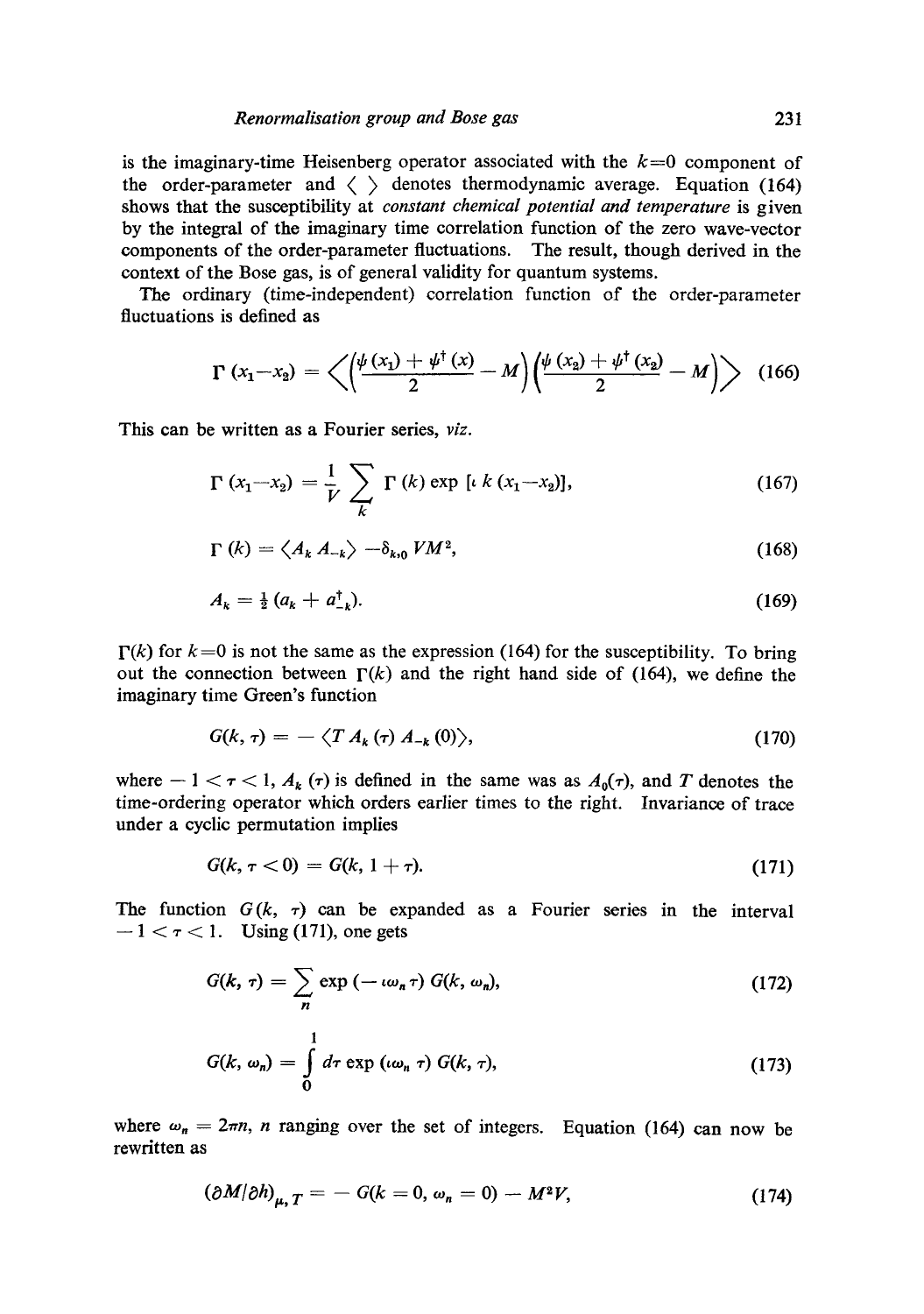while  $\Gamma(k)$  takes the form

$$
\Gamma(k) = - G(k, \omega_n = 0) - \delta_{k_0} M^2 V - \sum_{n \neq 0} \exp(-\iota \omega_n \delta) G(k, \omega_n), \quad (175)
$$

where  $\delta \rightarrow +0$ . It is evident that the  $\omega_n = 0$  component of  $\Gamma(k = 0)$  equals the susceptibility at constant  $\mu$  and T.

The Green function  $G(k, \tau)$  can be expressed in terms of the elementary Green's functions of  $a_k$  and  $a_k^{\dagger}$ , viz.

$$
G(k,\tau)=\frac{1}{4}\left[\mathcal{G}(k,\tau)+\mathcal{G}(-k,-\tau)+\hat{\mathcal{G}}(k,\tau)+\check{\mathcal{G}}(k,\tau)\right],\qquad\qquad(176)
$$

$$
\mathscr{G}(k,\,\tau) = -\left\langle Ta_k\left(\tau\right) a_k^{\dagger}\left(0\right) \right\rangle,\tag{177}
$$

$$
\hat{\mathscr{G}}(k,\,\tau)=-\,\langle Ta_{k}\left(\tau\right)a_{-k}\left(0\right)\rangle,\tag{178}
$$

$$
\check{\mathscr{g}}(k,\,\tau) = -\left\langle Ta_{k}^{\dagger}(\tau) a_{k}^{\dagger}(0) \right\rangle = \hat{\mathscr{g}}^{*}(k,\,\tau). \tag{179}
$$

The elementary Green functions can be expressed as Fourier series similar to (172). As a consequence, one finds

$$
G(k, \omega_n) = \frac{1}{4} \left[ \mathcal{G}(k, \omega_n) + \mathcal{G}(-k, -\omega_n) + \hat{\mathcal{G}}(k, \omega_n) + \hat{\mathcal{G}}^*(k, -\omega_n) \right] (180)
$$

The simplest way to calculate  $\mathscr{G}, \hat{\mathscr{G}}$  is to solve the equation of motion of  $a_k(\tau)$ , *viz.* 

$$
da_k/d\tau = -[a_k, H_0], \qquad (181)
$$

One finds

$$
a_k(\tau) = \exp\left(-\epsilon_k \tau\right) a_k(0) + \frac{hV^{1/2}}{2\epsilon_k} \left[1 - \exp\left(-\epsilon_k \tau\right)\right] \delta_{k,0}, \qquad (182)
$$

$$
\epsilon_k = s\left(k^2 p_c^{-2} + r\right). \tag{183}
$$

On substituting for  $a_k(\tau)$  in (177), (178), and making use of the boundary condition (171) which is satisfied by all the Green functions, we obtain

$$
\mathcal{G}(k, \omega_n) = \frac{1}{\omega_n - \epsilon_k} - \frac{h^2 V}{4\epsilon_k^2} \delta_{k,0} \, \delta \omega_{n,0},\tag{184}
$$

$$
\hat{\mathscr{G}}(k,\,\omega_n)=-\frac{h^2\,V}{4\epsilon_k^2}\delta_{k,0}\,\delta\omega_{n,0},\qquad(185)
$$

$$
G\left(k,\,\omega_{n}\right)=\frac{\epsilon_{k}/2}{\left(\iota\omega_{n}\right)^{2}-\epsilon_{k}^{3}}-\frac{h^{2}V}{4\epsilon_{0}^{2}}\delta_{k,0}\,\delta\omega_{n,0}.\tag{186}
$$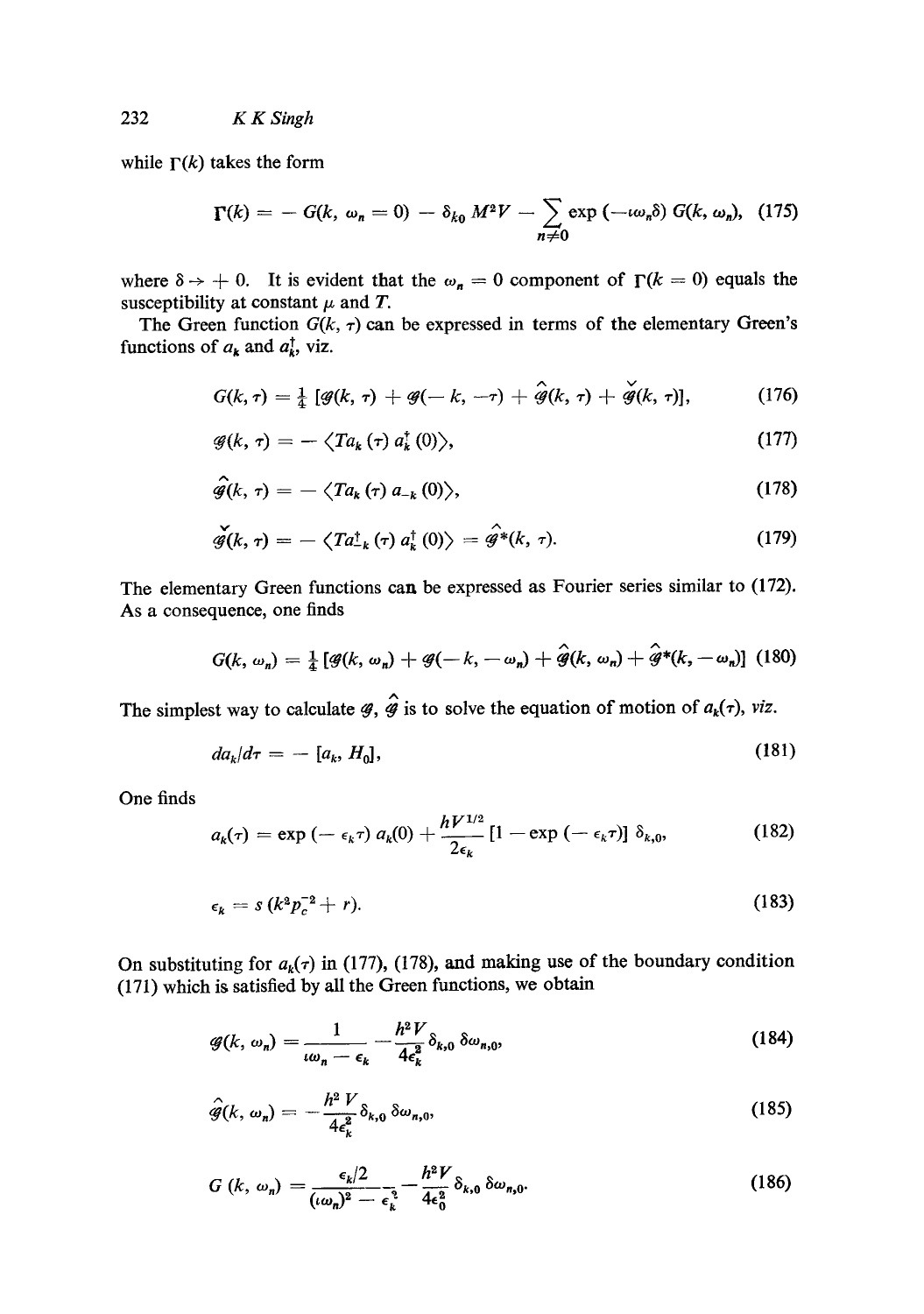The expression (175) for  $\Gamma(k)$  now takes the form

$$
\Gamma(k) = \frac{1}{2\epsilon_k} - \sum_{n \neq 0} \frac{\epsilon_k/2}{(\omega_n)^2 - \epsilon_k^2} \exp(-\omega_n \delta).
$$
 (187)

As | k| and  $r \rightarrow 0$ ,  $\epsilon_k \rightarrow 0$ . Thus close to the critical point and for small | k|, the dominant part of the correlation function is represented by its  $\omega_n = 0$  Fourier component which equals the susceptibility at constant  $\mu$ . The classical relationship between susceptibility and correlation function is thus seen to be valid at long wavelengths for a Bose system close to its critical point. The result is believed to hold for quantum systems in general.

Denoting the dominant part of  $\Gamma(k)$  by  $\Gamma^{(c)}(k)$ 

$$
\Gamma^{(c)}(k) = \frac{1}{2s(k^2 p_c^{-2} + r)}.
$$
\n(188)

The scaling properties of  $\Gamma^{(c)}(k)$  at fixed density are

$$
\Gamma^{(c)}\left(k\right)\xrightarrow[k\to0]{\frac{1}{2s}}|t|^{-2/(d-2)}f_{\epsilon}^{-1}(h||t|^{\Delta}),\tag{189}
$$

$$
\Gamma^{(c)}\left(k,\,t=0,\,h=0\right)=p_c^2/2sk^2,\tag{190}
$$

where  $f_{\epsilon}$  is given by (96) to (98).

Let us see how these properties follow from the renormalisation group argument. For  $k \neq 0$ 

$$
\Gamma(k) = \frac{1}{4} \left[ \langle a_k a_k^{\dagger} \rangle + \langle a_{-k}^{\dagger} a_{-k} \rangle \right]. \tag{191}
$$

It is therefore sufficient to consider the scaling property of

$$
g(k, r, s) = \langle a_k^{\dagger} a_k \rangle \tag{192}
$$

If  $|k| < p_c$   $\zeta^{-1}$ , we can carry out a partial trace as in § 1 over momenta p lying in the interval  $p_c \zeta^{-1} < |p| < p_c$  and write

$$
g(q, r, s) = \text{Tr} [e^{-H_1} a_q^{\dagger} a_q] / \text{Tr} e^{-H_1}, \qquad (193)
$$

where  $H_1$  is given by (19). On rescaling momenta according to (20) and defining  $b_q$ 's according to (25), we obtain

$$
g(q, r, s) = g(\zeta q, r_1, s_1), \zeta |q| < p_c,
$$
\n(194)

where  $r_1$  and  $s_1$  are given by the recurrence relations (23) and (30) respectively.

As the RG transformation is repeated,  $s_1 \rightarrow 0$ . To infer the scaling properties of g it is necessary to ascertain the dependence of the right hand side of (194) on  $s_1$  since g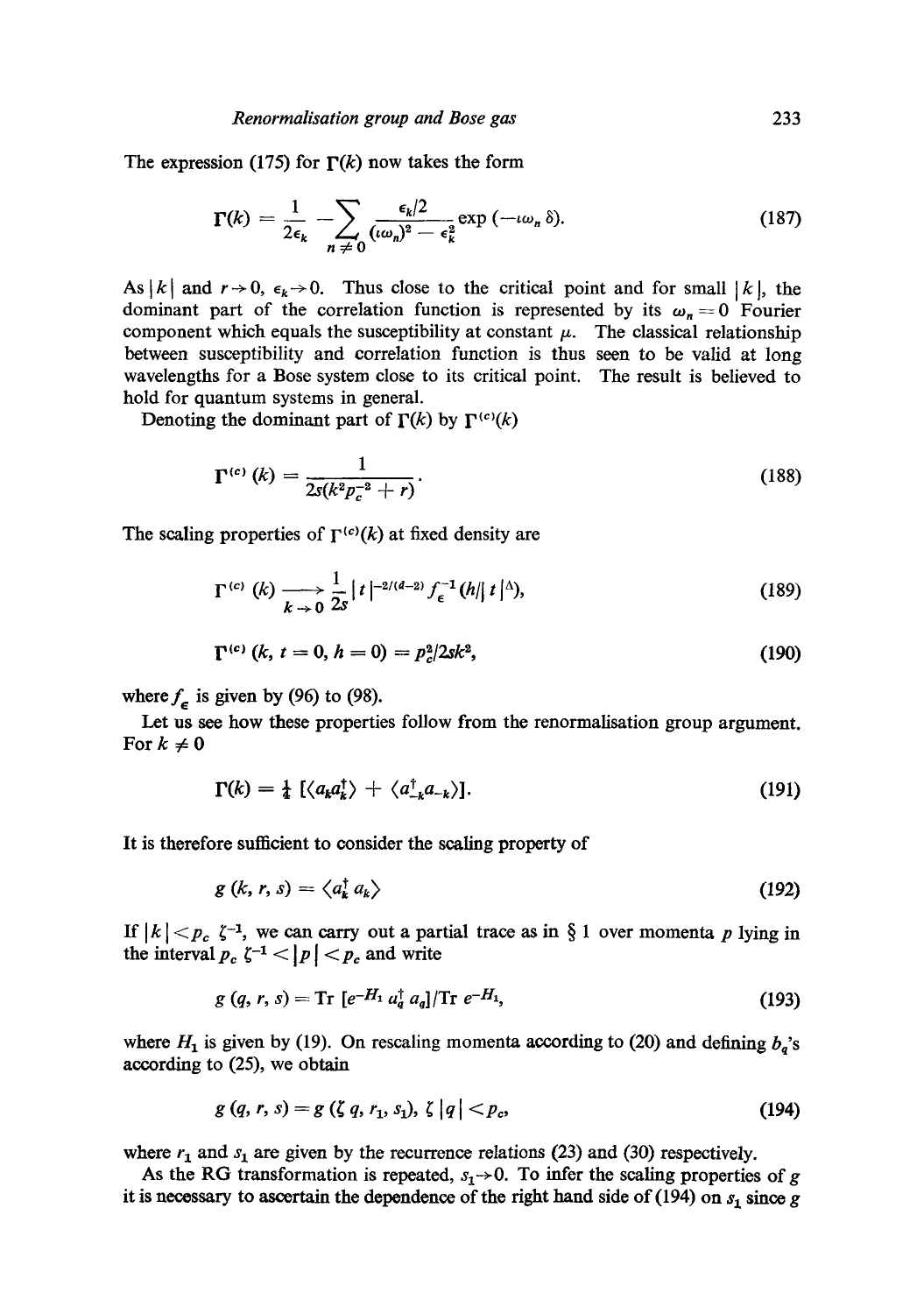# 234 *KKSingh*

need not be a regular function of  $s_1$  at  $s_1=0$ . This introduces an element of complexity in the theory of a quantum system which is absent in the classical case. The problem, however, is not insurmountable since what is required is the dependence of g on  $s_1$  near  $s_1 = 0$ . In the present case of the ideal Bose gas, the problem is trivial since g can be easily known. One finds that for  $s_1 \rightarrow 0$ , g is proportional to  $s^{-1}$ (cf. (188)) so that

$$
g(\zeta q, s_1, r_1) = s_1^{-1} f(\zeta q, r_1). \tag{195}
$$

In the general case of an interacting system, the problem can be solved by examining the perturbation expansion of the quantity concerned (Singh 1976).

Combining (194) and (195) we get

$$
g(q, r, s) = s^{-1} \zeta^2 f(\zeta q, \zeta^2 r). \tag{196}
$$

Choosing  $\zeta^{-1}$  equal to  $|q| p_c^{-1}$ 

$$
g(q, r, s) = s^{-1} p_c^2 |q|^{-2} f(p_c, p_c^2 |q|^{-2} r).
$$
 (197)

A critical exponent  $\eta$  is associated with the correlation function by requiring that at the critical point, g be proportional to  $|q|^{-2+\eta}$ . It is evident that provided  $f(p_c, 0)$ exists,  $\eta$  for the Bose gas is zero. Also, in order that the susceptibility for  $r \neq 0$  may be finite

$$
f(p_c, x) \xrightarrow[x \to \infty]{} \frac{A}{x}, \qquad (198)
$$

where A is a constant. The critical behaviour of the susceptibility found in  $\S$ § 4 and 5 can be obtained from (197) and (198).

Finally, we consider the correlation length defined customarily in terms of the behaviour of the correlation function  $\Gamma(x_1-x_2)$  for large  $|x_1-x_2|$ . If

$$
\Gamma(x) \propto \exp(-|x|/\xi), \tag{199}
$$

then  $\xi$  is defined to be the correlation length. Wilson and Kogut (1974) pointed out that for practical purposes it is more convenient to define  $\xi$  in terms of the singularity of  $\Gamma(q)$  for small q. If the leading singularity of  $\Gamma(q)$  is at  $q^2 = -q_0^2$ , then  $\xi = q_0^{-1}$ . The location of this singularity is determined by comparing the derivative  $\partial \Gamma/\partial q^2$  with  $\Gamma(q)$  itself for  $q \rightarrow 0$ . Thus

$$
\xi^2 \propto -\frac{\partial}{\partial q^2} \ln \left. \Gamma(q) \right|_{q=0} \tag{200}
$$

Choosing  $\zeta = r^{-1/2}$  in (196) and noting that g is a function of  $|q|$  only, one finds

$$
g(q, r, s) = \frac{r^{-1}}{s} f(q^{2} r^{-1}, 1).
$$
 (201)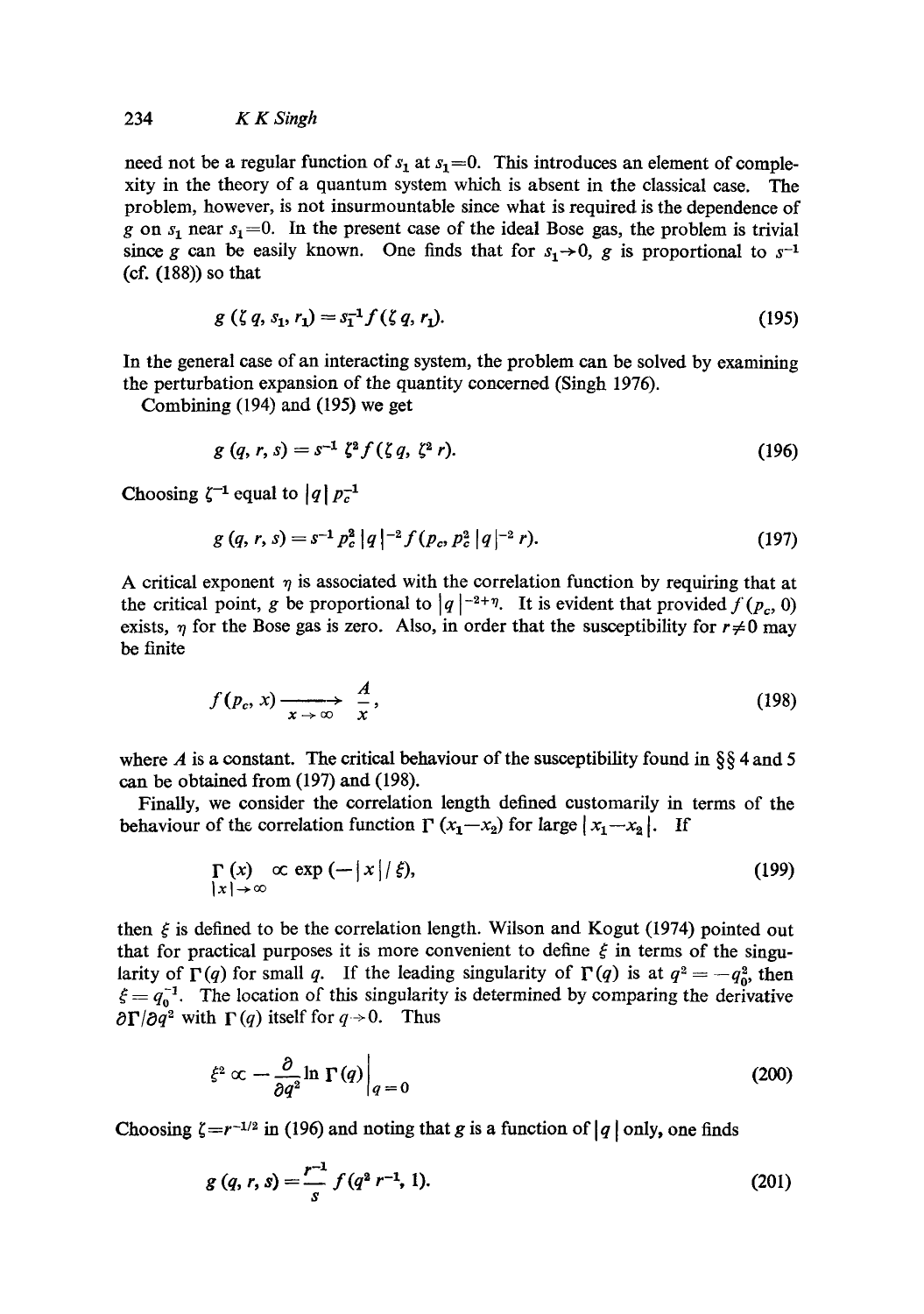The definition (200) gives

$$
\xi \propto r^{-1/2}.\tag{202}
$$

At a fixed density, r is given by (95). For  $T>T_c$  and  $h\rightarrow 0$ 

$$
\xi \propto t^{-\nu},\tag{203}
$$

$$
\nu = 1/(d-2). \tag{204}
$$

For  $T < T_c$ ,  $\xi \rightarrow \infty$  as  $h \rightarrow 0$ . Using (98), we can also determine the dependence of on *h* as  $T \rightarrow T_c$ . The result is

$$
\xi \left( T = T_c \right) \propto h^{-2/(d+2)} \tag{205}
$$

#### **7. Concluding remarks**

The work in the preceding sections demonstrates how ideas of the renormalisation group can be used to discuss critical behaviour by starting with the description of a system at a *microscopic* level in terms of a quantum mechanical hamiltonian. Rescaling of field amplitudes has been avoided by introducing a scaling variable s (Equation (30)). The scaling behaviour of various physical quantities in such a scheme emerges as a consequence of the irrelevant nature of s. Recalling the definition (9) of s, we may conclude that a Bose system near its critical point is properly described by a fictitious hamiltonian which contains only momenta vanishingly small in comparison with the thermal momentum  $(m k_B T)^{1/2}$ . The conclusion appears to be of general validity although it is difficult to establish it satisfactorily when interactions among the particles are present (Singh 1975).

An interesting point about the renormalisation-group transformation constructed for the Bose system is that while the parameter-transformation (36) to (38) has a fixed point, the fixed-point hamiltonian  $H^*$  vanishes on account of  $s^*$  being zero. Bell and Wilson (1974) remarked that the renormalisation-group transformation must have a non-trivial fixed-point hamiltonian in order that it may be useful for obtaining critical exponents. The transformation studied in this paper shows that the existence of a non-trivial fixed-point hamiltonian is not essential. Even when one is right at the critical point ( $r=0$ ,  $h=0$ ), one can calculate the quantities of interest by taking s arbitrarily close to, though not equal to, zero.

Finally, it is of interest to note that there is a correspondence between the critical exponents of the ideal Bose gas at a fixed density and the spherical model of ferromagnetism introduced by Berlin and Kac (1952). It turns out (Gunton and Buckingham 1968) that in the transition region, the logarithm of the partition function for the spherical model has exactly the same form as the logarithm of the partition function of the ideal Bose gas. As a result, the thermodynamic properties of the two models are the same in the transition region.